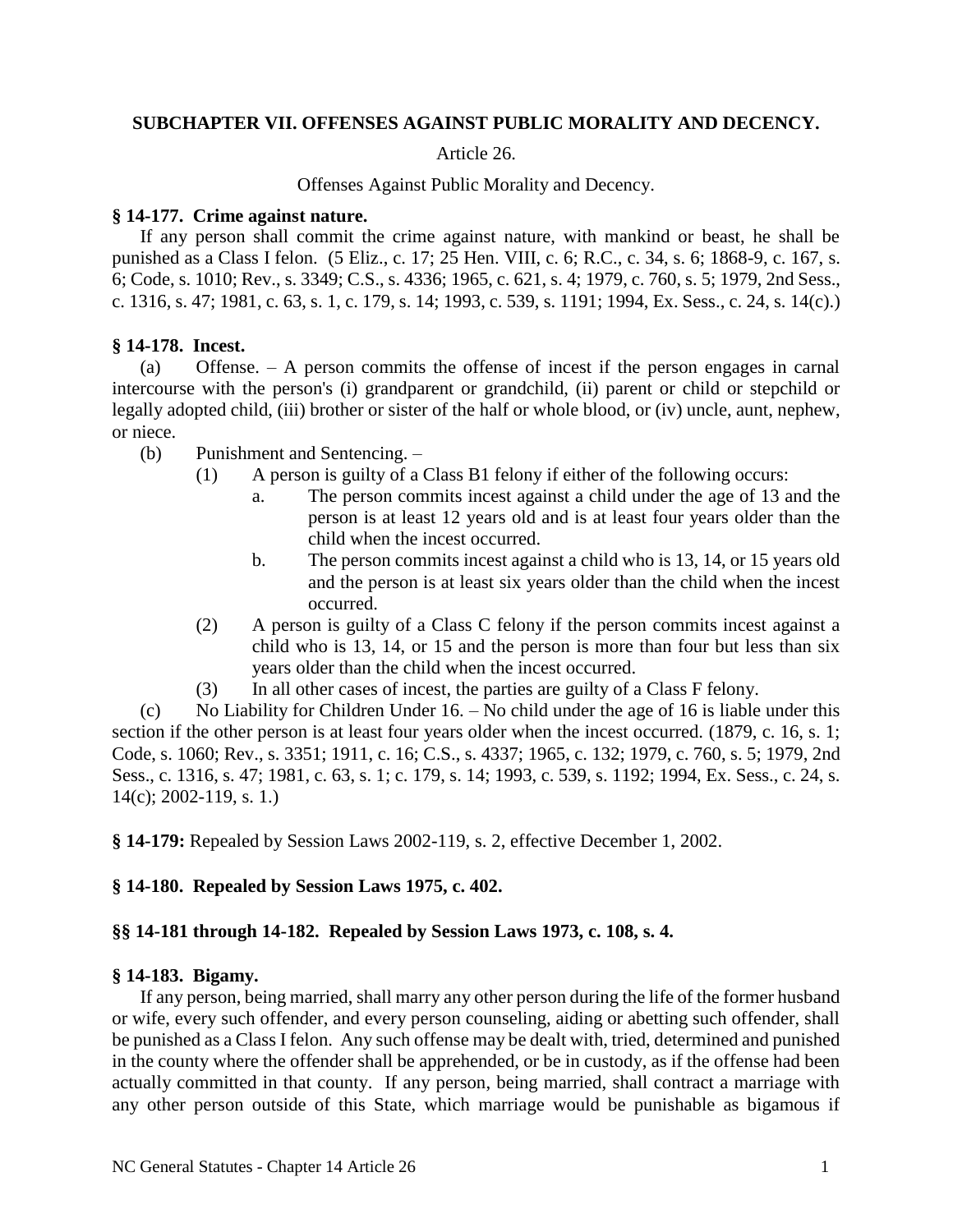contracted within this State, and shall thereafter cohabit with such person in this State, he shall be guilty of a felony and shall be punished as in cases of bigamy. Nothing contained in this section shall extend to any person marrying a second time, whose husband or wife shall have been continually absent from such person for the space of seven years then last past, and shall not have been known by such person to have been living within that time; nor to any person who at the time of such second marriage shall have been lawfully divorced from the bond of the first marriage; nor to any person whose former marriage shall have been declared void by the sentence of any court of competent jurisdiction. (See 9 Geo. IV, c. 31, s. 22; 1790, c. 323, P.R.; 1809, c. 783, P.R.; 1829, c. 9; R.C., c. 34, s. 15; Code, s. 988; Rev., s. 3361; 1913, c. 26; C.S., s. 4342; 1979, c. 760, s. 5; 1979, 2nd Sess., c. 1316, s. 47; 1981, c. 63, s. 1, c. 179, s. 14; 1993, c. 539, s. 1193; 1994, Ex. Sess., c. 24, s. 14(c).)

#### **§ 14-184. Fornication and adultery.**

If any man and woman, not being married to each other, shall lewdly and lasciviously associate, bed and cohabit together, they shall be guilty of a Class 2 misdemeanor: Provided, that the admissions or confessions of one shall not be received in evidence against the other. (1805, c. 684, P.R.; R.C., c. 34, s. 45; Code, s. 1041; Rev., s. 3350; C.S., s. 4343; 1969, c. 1224, s. 9; 1993, c. 539, s. 119; 1994, Ex. Sess., c. 24, s. 14(c).)

#### **§ 14-185. Repealed by Session Laws 1975, c. 402.**

#### **§ 14-186. Opposite sexes occupying same bedroom at hotel for immoral purposes; falsely registering as husband and wife.**

Any man and woman found occupying the same bedroom in any hotel, public inn or boardinghouse for any immoral purpose, or any man and woman falsely registering as, or otherwise representing themselves to be, husband and wife in any hotel, public inn or boardinghouse, shall be deemed guilty of a Class 2 misdemeanor. (1917, c. 158, s. 2; C.S., s. 4345; 1969, c. 1224, s. 3; 1993, c. 539, s. 120; 1994, Ex. Sess., c. 24, s. 14(c).)

#### **§ 14-187. Repealed by Session Laws 1975, c. 402.**

#### **§ 14-188. Certain evidence relative to keeping disorderly houses admissible; keepers of such houses defined; punishment.**

(a) On a prosecution in any court for keeping a disorderly house or bawdy house, or permitting a house to be used as a bawdy house, or used in such a way as to make it disorderly, or a common nuisance, evidence of the general reputation or character of the house shall be admissible and competent; and evidence of the lewd, dissolute and boisterous conversation of the inmates and frequenters, while in and around such house, shall be prima facie evidence of the bad character of the inmates and frequenters, and of the disorderly character of the house. The manager or person having the care, superintendency or government of a disorderly house or bawdy house is the "keeper" thereof, and one who employs another to manage and conduct a disorderly house or bawdy house is also "keeper" thereof.

(b) On a prosecution in any court for keeping a disorderly house or a bawdy house, or permitting a house to be used as a bawdy house or used in such a way to make it disorderly or a common nuisance, the offense shall constitute a Class 2 misdemeanor. (1907, c. 779; C.S., s. 4347; 1969, c. 1224, s. 22; 1993, c. 539, s. 121; 1994, Ex. Sess., c. 24, s. 14(c).)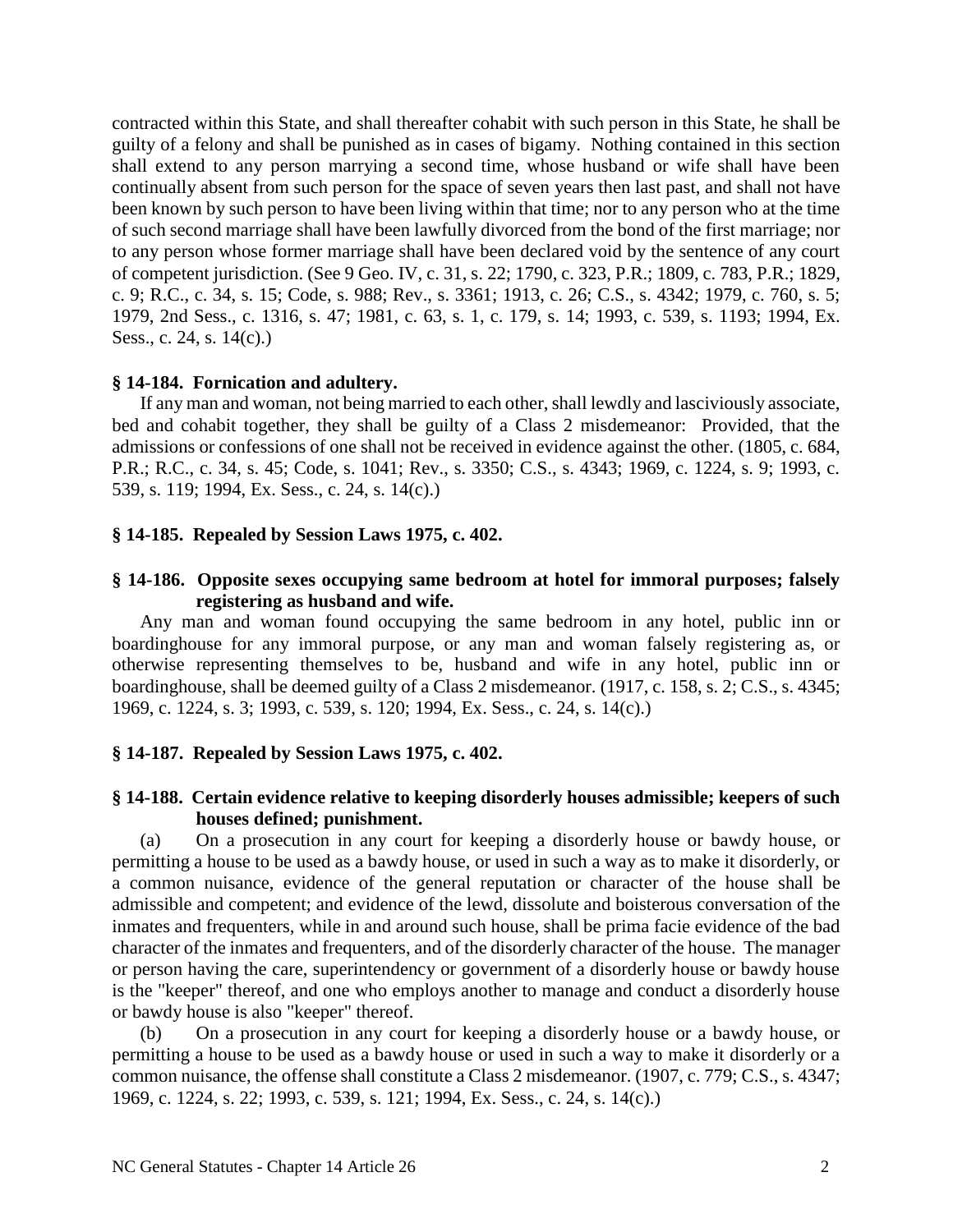## **§§ 14-189 through 14-189.1. Repealed by Session Laws 1971, c. 405, s. 4.**

## **§§ 14-189.2 through 14-190. Repealed by Session Laws 1971, c. 591, s. 4.**

#### **§ 14-190.1. Obscene literature and exhibitions.**

(a) It shall be unlawful for any person, firm or corporation to intentionally disseminate obscenity. A person, firm or corporation disseminates obscenity within the meaning of this Article if he or it:

- (1) Sells, delivers or provides or offers or agrees to sell, deliver or provide any obscene writing, picture, record or other representation or embodiment of the obscene; or
- (2) Presents or directs an obscene play, dance or other performance or participates directly in that portion thereof which makes it obscene; or
- (3) Publishes, exhibits or otherwise makes available anything obscene; or
- (4) Exhibits, presents, rents, sells, delivers or provides; or offers or agrees to exhibit, present, rent or to provide: any obscene still or motion picture, film, filmstrip, or projection slide, or sound recording, sound tape, or sound track, or any matter or material of whatever form which is a representation, embodiment, performance, or publication of the obscene.
- (b) For purposes of this Article any material is obscene if:
	- (1) The material depicts or describes in a patently offensive way sexual conduct specifically defined by subsection (c) of this section; and
	- (2) The average person applying contemporary community standards relating to the depiction or description of sexual matters would find that the material taken as a whole appeals to the prurient interest in sex; and
	- (3) The material lacks serious literary, artistic, political, or scientific value; and
	- (4) The material as used is not protected or privileged under the Constitution of the United States or the Constitution of North Carolina.
- (c) As used in this Article, "sexual conduct" means:
	- (1) Vaginal, anal, or oral intercourse, whether actual or simulated, normal or perverted; or
	- (2) Masturbation, excretory functions, or lewd exhibition of uncovered genitals; or
	- (3) An act or condition that depicts torture, physical restraint by being fettered or bound, or flagellation of or by a nude person or a person clad in undergarments or in revealing or bizarre costume.

(d) Obscenity shall be judged with reference to ordinary adults except that it shall be judged with reference to children or other especially susceptible audiences if it appears from the character of the material or the circumstances of its dissemination to be especially designed for or directed to such children or audiences.

(e) It shall be unlawful for any person, firm or corporation to knowingly and intentionally create, buy, procure or possess obscene material with the purpose and intent of disseminating it unlawfully.

(f) It shall be unlawful for a person, firm or corporation to advertise or otherwise promote the sale of material represented or held out by said person, firm or corporation as obscene.

(g) Violation of this section is a Class I felony.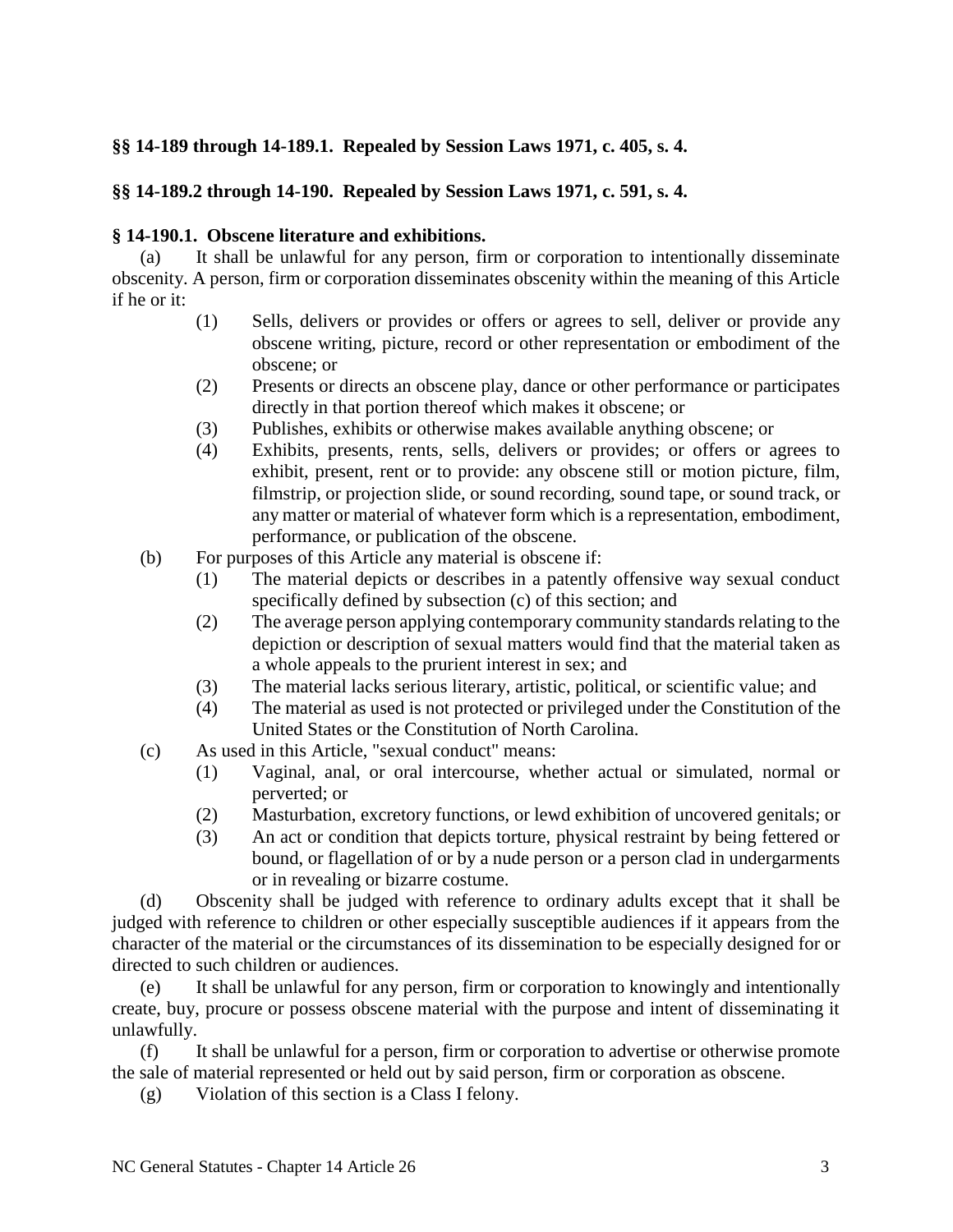(h) Obscene material disseminated, procured, or promoted in violation of this section is contraband.

(i) Nothing in this section shall be deemed to preempt local government regulation of the location or operation of sexually oriented businesses to the extent consistent with the constitutional protection afforded free speech. (1971, c. 405, s. 1; 1973, c. 1434, s. 1; 1985, c. 703, s. 1; 1993, c. 539, s. 1194; 1994, Ex. Sess., c. 24, s. 14(c); 1998-46, s. 2.)

**§ 14-190.2.** Repealed by Session Laws 1985, c. 703, s. 2.

**§ 14-190.3.** Repealed by Session Laws 1985, c. 703, s. 3.

## **§ 14-190.4. Coercing acceptance of obscene articles or publications.**

No person, firm or corporation shall, as a condition to any sale, allocation, consignment or delivery for resale of any paper, magazine, book, periodical or publication require that the purchaser or consignee receive for resale any other article, book, or publication which is obscene within the meaning of G.S. 14-190.1; nor shall any person, firm or corporation deny or threaten to deny any franchise or impose or threaten to impose any penalty, financial or otherwise, by reason of the failure or refusal of any person to accept such articles, books, or publications, or by reason of the return thereof. Violation of this section is a Class 1 misdemeanor. (1971, c. 405, s. 1; 1985, c. 703, s. 4; 1993, c. 539, s. 122; 1994, Ex. Sess., c. 24, s. 14(c).)

## **§ 14-190.5. Preparation of obscene photographs, slides and motion pictures.**

Every person who knowingly:

- (1) Photographs himself or any other person, for purposes of preparing an obscene film, photograph, negative, slide or motion picture for the purpose of dissemination; or
- (2) Models, poses, acts, or otherwise assists in the preparation of any obscene film, photograph, negative, slide or motion picture for the purpose of dissemination,

shall be guilty of a Class 1 misdemeanor. (1971, c. 405, s. 1; 1985, c. 703, s. 5; 1993, c. 539, s. 123; 1994, Ex. Sess., c. 24, s. 14(c).)

## **§ 14-190.5A. Disclosure of private images; civil action.**

- (a) Definitions. The following definitions apply in this section:
	- (1) Disclose. Transfer, publish, distribute, or reproduce.
	- (2) Image. A photograph, film, videotape, recording, live transmission, digital or computer-generated visual depiction, or any other reproduction that is made by electronic, mechanical, or other means.
	- (3) Intimate parts. Any of the following naked human parts: (i) male or female genitals, (ii) male or female pubic area, (iii) male or female anus, or (iv) the nipple of a female over the age of 12.
	- (4), (5) Repealed by Session Laws 2017-93, s. 1, effective December 1, 2017, and applicable to offenses committed on or after that date.
	- (6) Sexual conduct. Includes any of the following:
		- a. Vaginal, anal, or oral intercourse, whether actual or simulated, normal or perverted.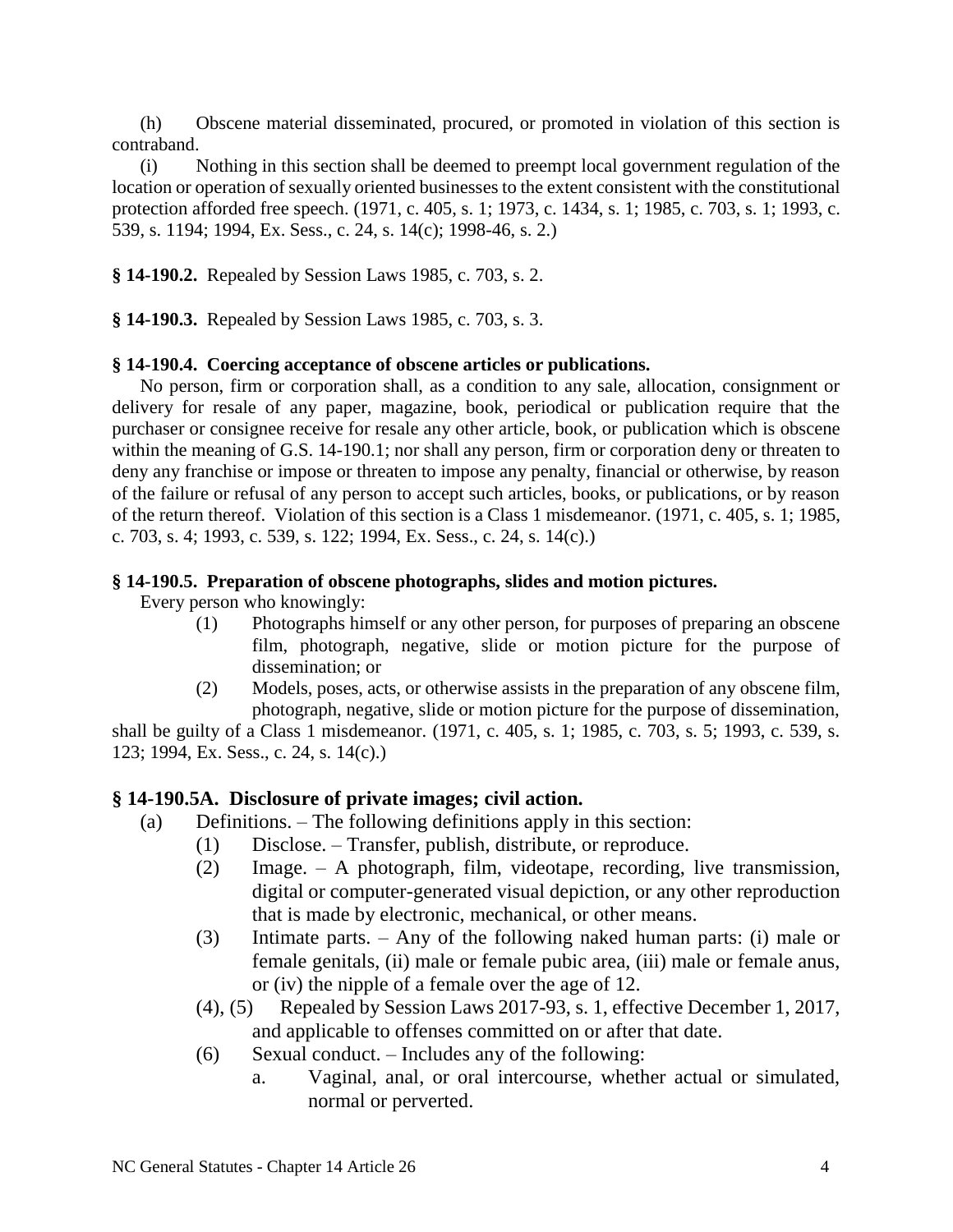- b. Masturbation, excretory functions, or lewd exhibition of uncovered genitals.
- c. An act or condition that depicts torture, physical restraint by being fettered or bound, or flagellation of or by a nude person or a person clad in undergarments or in revealing or bizarre costume.

(b) Offense. – A person is guilty of disclosure of private images if all of the following apply:

- (1) The person knowingly discloses an image of another person with the intent to do either of the following:
	- a. Coerce, harass, intimidate, demean, humiliate, or cause financial loss to the depicted person.
	- b. Cause others to coerce, harass, intimidate, demean, humiliate, or cause financial loss to the depicted person.
- (2) The depicted person is identifiable from the disclosed image itself or information offered in connection with the image.
- (3) The depicted person's intimate parts are exposed or the depicted person is engaged in sexual conduct in the disclosed image.
- (4) The person discloses the image without the affirmative consent of the depicted person.
- (5) The person obtained the image without consent of the depicted person or under circumstances such that the person knew or should have known that the depicted person expected the images to remain private.
- (c) Penalty.  $A$  violation of this section shall be punishable as follows:
	- (1) For an offense by a person who is 18 years of age or older at the time of the offense, the violation is a Class H felony.
	- (2) For a first offense by a person who is under 18 years of age at the time of the offense, the violation is a Class 1 misdemeanor.
	- (3) For a second or subsequent offense by a person who is under the age of 18 at the time of the offense, the violation is a Class H felony.
- (d) Exceptions. This section does not apply to any of the following:
	- (1) Images involving voluntary exposure in public or commercial settings.
	- (2) Disclosures made in the public interest, including, but not limited to, the reporting of unlawful conduct or the lawful and common practices of law enforcement, criminal reporting, legal proceedings, medical treatment, or scientific or educational activities.
	- (3) Providers of an interactive computer service, as defined in 47 U.S.C. § 230(f), for images provided by another person.

(e) Destruction of Image. – In addition to any penalty or other damages, the court may award the destruction of any image made in violation of this section.

(f) Other Sanctions or Remedies Not Precluded. – A violation of this section is an offense additional to other civil and criminal provisions and is not intended to repeal or preclude any other sanctions or remedies.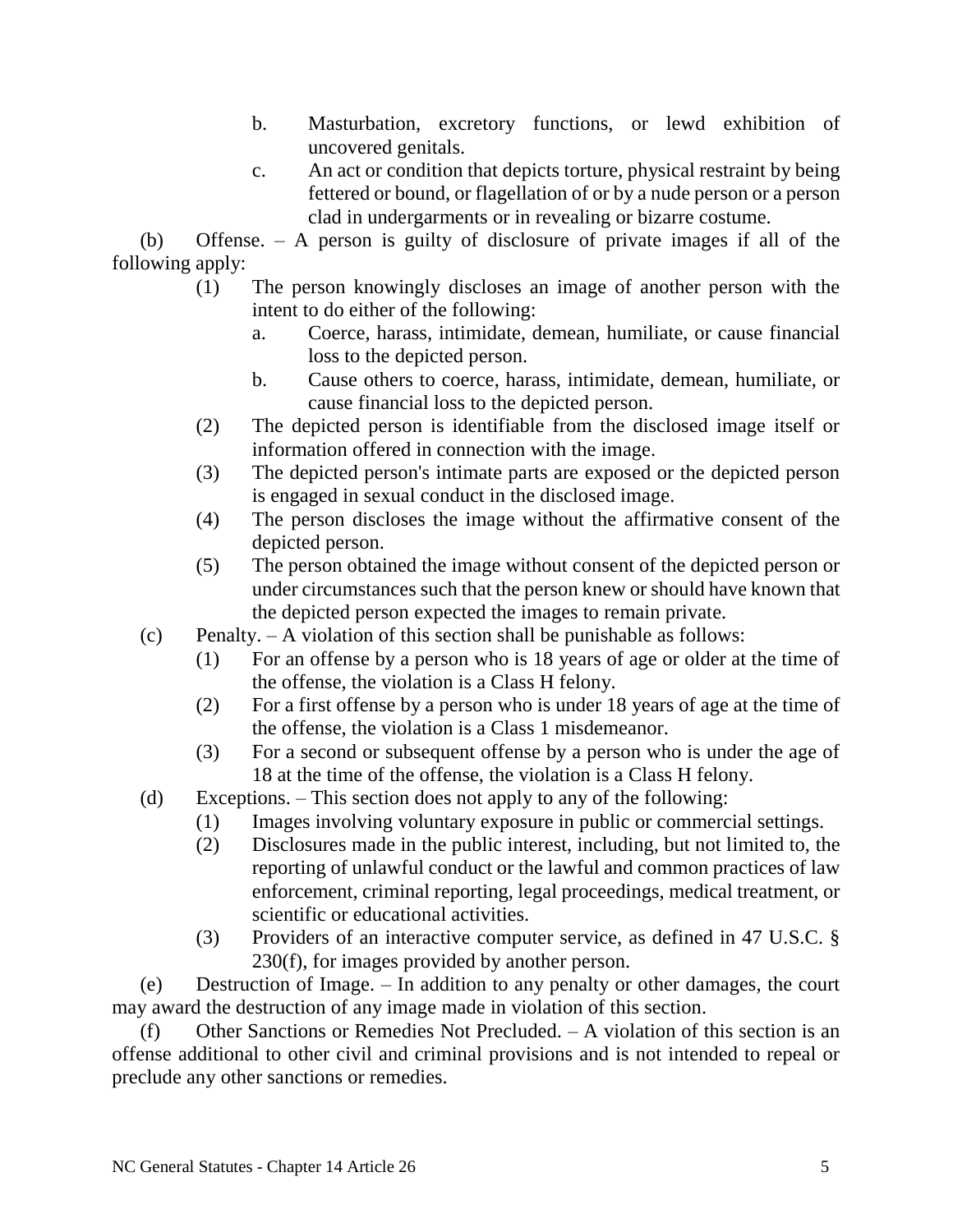(g) Civil Action. – In addition to any other remedies at law or in equity, including an order by the court to destroy any image disclosed in violation of this section, any person whose image is disclosed, or used, as described in subsection (b) of this section, has a civil cause of action against any person who discloses or uses the image and is entitled to recover from the other person any of the following:

- (1) Actual damages, but not less than liquidated damages, to be computed at the rate of one thousand dollars  $(\overline{$}1,000)$  per day for each day of the violation or in the amount of ten thousand dollars (\$10,000), whichever is higher.
- (2) Punitive damages.

(3) A reasonable attorneys' fee and other litigation costs reasonably incurred. The civil cause of action may be brought no more than one year after the initial discovery of the disclosure, but in no event may the action be commenced more than seven years from the most recent disclosure of the private image. (2015-250, s. 1; 2017-93, s. 1.)

#### **§ 14-190.6. Employing or permitting minor to assist in offense under Article.**

Every person 18 years of age or older who intentionally, in any manner, hires, employs, uses or permits any minor under the age of 16 years to do or assist in doing any act or thing constituting an offense under this Article and involving any material, act or thing he knows or reasonably should know to be obscene within the meaning of G.S. 14-190.1, shall be guilty of a Class I felony. (1971, c. 405, s. 1; 1983, c. 916, s. 2; 1985, c. 703, s. 6.)

#### **§ 14-190.7. Dissemination to minors under the age of 16 years.**

Every person 18 years of age or older who knowingly disseminates to any minor under the age of 16 years any material which he knows or reasonably should know to be obscene within the meaning of G.S. 14-190.1 shall be guilty of a Class I felony. (1971, c. 405, s. 1; 1977, c. 440, s. 2; 1985, c. 703, s. 7.)

#### **§ 14-190.8. Dissemination to minors under the age of 13 years.**

Every person 18 years of age or older who knowingly disseminates to any minor under the age of 13 years any material which he knows or reasonably should know to be obscene within the meaning of G.S. 14-190.1 shall be punished as a Class I felon. (1971, c. 405, s. 1; 1977, c. 440, s. 3; 1979, c. 760, s. 5; 1983, c. 175, ss. 7, 10, c. 720, ss. 4, 10; 1985, c. 703, s. 8; 1993, c. 539, s. 1195; 1994, Ex. Sess., c. 24, s. 14(c).)

#### **§ 14-190.9. Indecent exposure.**

(a) Unless the conduct is punishable under subsection (a1) of this section, any person who shall willfully expose the private parts of his or her person in any public place and in the presence of any other person or persons, except for those places designated for a public purpose where the same sex exposure is incidental to a permitted activity, or aids or abets in any such act, or who procures another to perform such act; or any person, who as owner, manager, lessee, director, promoter or agent, or in any other capacity knowingly hires, leases or permits the land, building, or premises of which he is owner, lessee or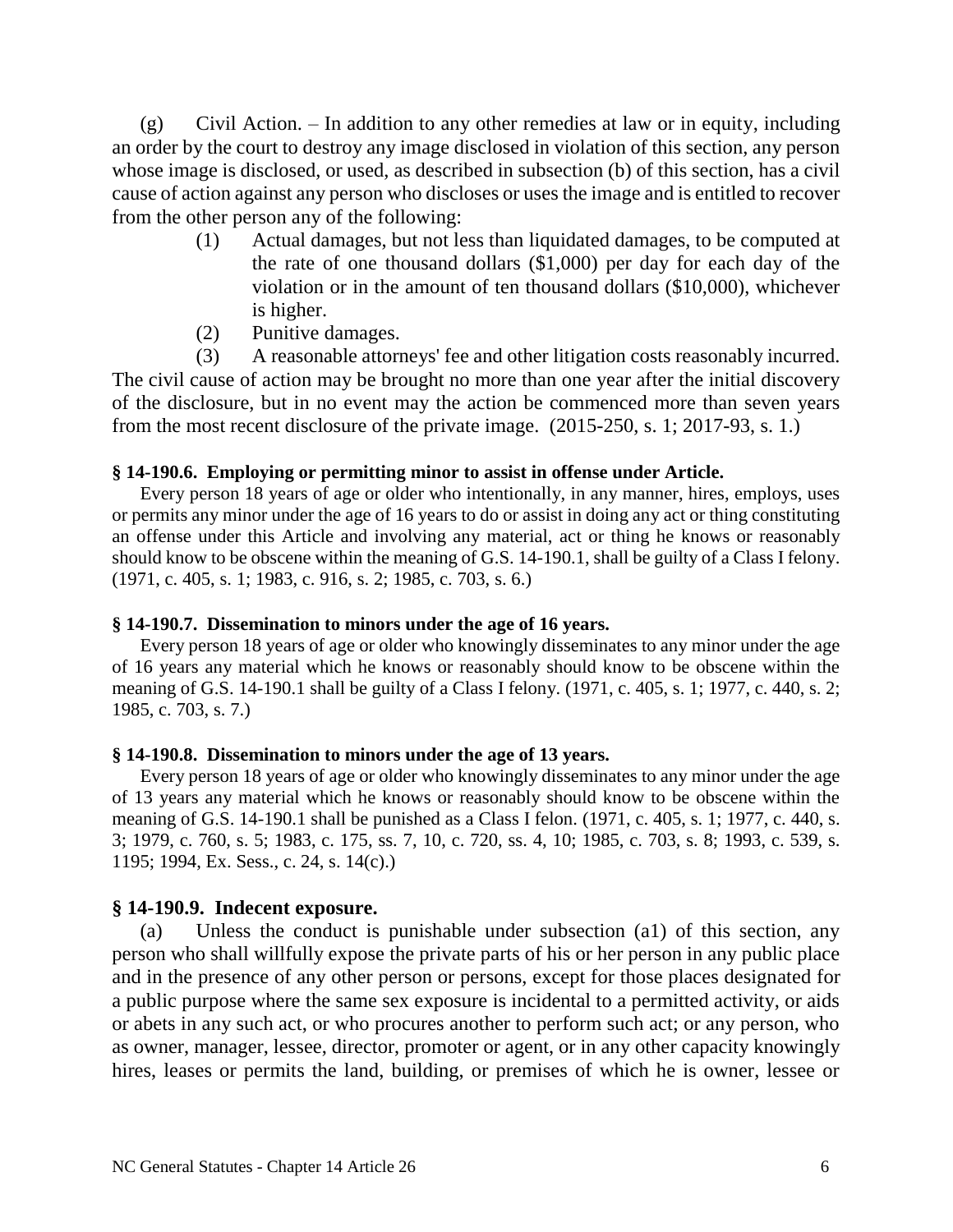tenant, or over which he has control, to be used for purposes of any such act, shall be guilty of a Class 2 misdemeanor.

(a1) Unless the conduct is prohibited by another law providing greater punishment, any person at least 18 years of age who shall willfully expose the private parts of his or her person in any public place in the presence of any other person less than 16 years of age for the purpose of arousing or gratifying sexual desire shall be guilty of a Class H felony. An offense committed under this subsection shall not be considered to be a lesser included offense under G.S. 14-202.1.

(a2) Unless the conduct is prohibited by another law providing greater punishment, any person who shall willfully expose the private parts of his or her person in the presence of anyone other than a consenting adult on the private premises of another or so near thereto as to be seen from such private premises for the purpose of arousing or gratifying sexual desire is guilty of a Class 2 misdemeanor.

(a4) Unless the conduct is punishable by another law providing greater punishment, any person at least 18 years of age who shall willfully expose the private parts of his or her person in a private residence of which they are not a resident and in the presence of any other person less than 16 years of age who is a resident of that private residence shall be guilty of a Class 2 misdemeanor.

(a5) Unless the conduct is prohibited by another law providing greater punishment, any person located in a private place who shall willfully expose the private parts of his or her person with the knowing intent to be seen by a person in a public place shall be guilty of a Class 2 misdemeanor.

(b) Notwithstanding any other provision of law, a woman may breast feed in any public or private location where she is otherwise authorized to be, irrespective of whether the nipple of the mother's breast is uncovered during or incidental to the breast feeding.

(c) Notwithstanding any other provision of law, a local government may regulate the location and operation of sexually oriented businesses. Such local regulation may restrict or prohibit nude, seminude, or topless dancing to the extent consistent with the constitutional protection afforded free speech. (1971, c. 591, s. 1; 1993, c. 301, s. 1; c. 539, s. 124; 1994, Ex. Sess., c. 24, s. 14(c); 1998-46, s. 3; 2005-226, s. 1; 2015-250, ss. 2, 2.1, 2.3.)

**§§ 14-190.10 through 14-190.12.** Repealed by Session Laws 1985, c. 703, s. 9.

# **§ 14-190.13. Definitions for certain offenses concerning minors.**

The following definitions apply to G.S. 14-190.14, displaying material harmful to minors; G.S. 14-190.15, disseminating or exhibiting to minors harmful material or performances; G.S. 14-190.16, first degree sexual exploitation of a minor; G.S. 14-190.17, second degree sexual exploitation of a minor; G.S. 14-190.17A, third degree sexual exploitation of a minor.

> (1) Harmful to Minors. – That quality of any material or performance that depicts sexually explicit nudity or sexual activity and that, taken as a whole, has the following characteristics: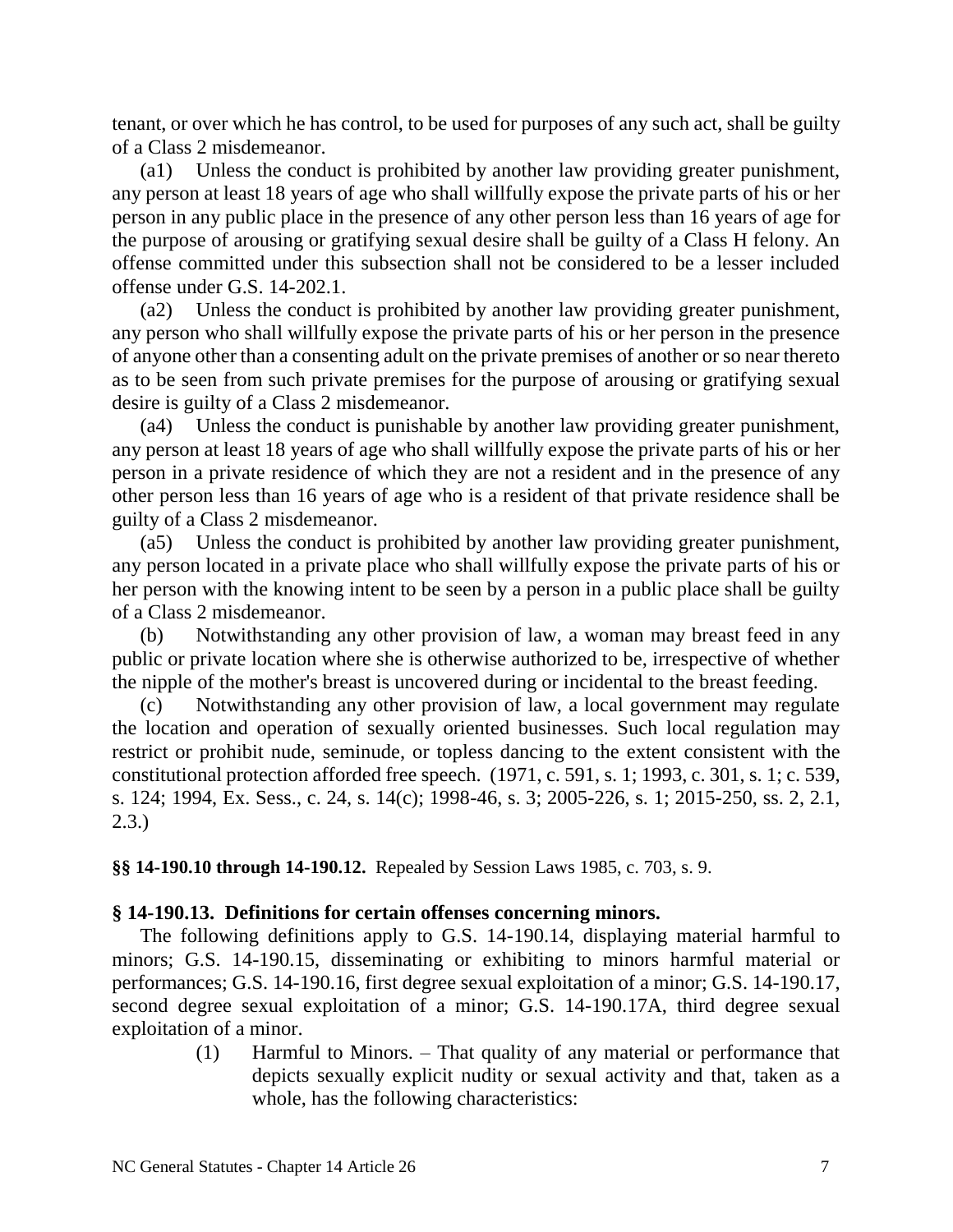- a. The average adult person applying contemporary community standards would find that the material or performance has a predominant tendency to appeal to a prurient interest of minors in sex; and
- b. The average adult person applying contemporary community standards would find that the depiction of sexually explicit nudity or sexual activity in the material or performance is patently offensive to prevailing standards in the adult community concerning what is suitable for minors; and
- c. The material or performance lacks serious literary, artistic, political, or scientific value for minors.
- (2) Material. Pictures, drawings, video recordings, films or other visual depictions or representations but not material consisting entirely of written words.
- (3) Minor. An individual who is less than 18 years old and is not married or judicially emancipated.
- (4) Prostitution. Engaging or offering to engage in sexual activity with or for another in exchange for anything of value.
- (5) Sexual Activity. Any of the following acts:
	- a. Masturbation, whether done alone or with another human or an animal.
	- b. Vaginal, anal, or oral intercourse, whether done with another human or with an animal.
	- c. Touching, in an act of apparent sexual stimulation or sexual abuse, of the clothed or unclothed genitals, pubic area, or buttocks of another person or the clothed or unclothed breasts of a human female.
	- d. An act or condition that depicts torture, physical restraint by being fettered or bound, or flagellation of or by a person clad in undergarments or in revealing or bizarre costume.
	- e. Excretory functions; provided, however, that this sub-subdivision shall not apply to G.S. 14-190.17A.
	- f. The insertion of any part of a person's body, other than the male sexual organ, or of any object into another person's anus or vagina, except when done as part of a recognized medical procedure.
	- g. The lascivious exhibition of the genitals or pubic area of any person.
- (6) Sexually Explicit Nudity. The showing of:
	- a. Uncovered, or less than opaquely covered, human genitals, pubic area, or buttocks, or the nipple or any portion of the areola of the human female breast, except as provided in G.S. 14-190.9(b); or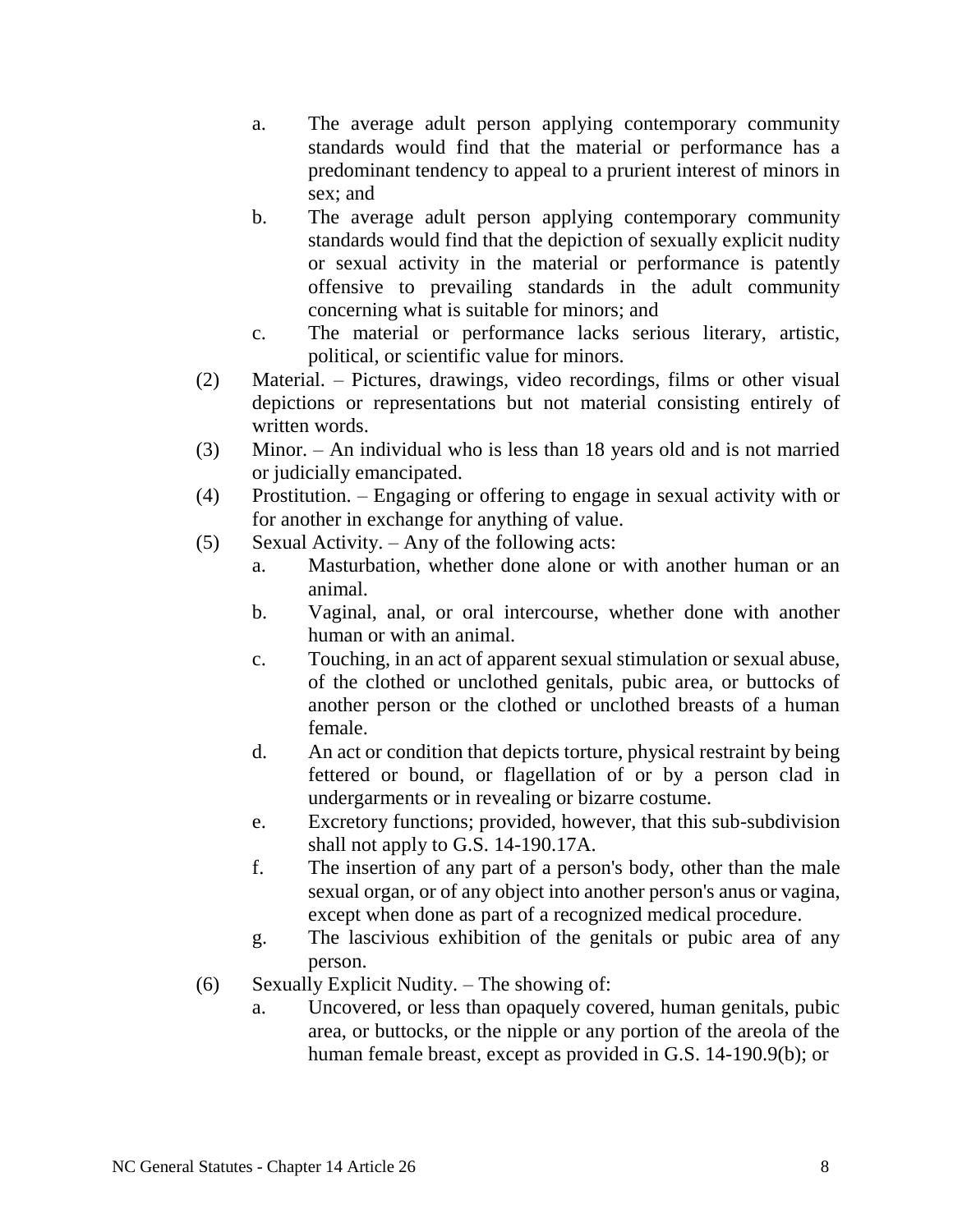b. Covered human male genitals in a discernibly turgid state. (1985, c. 703, s. 9; 1989 (Reg. Sess., 1990), c. 1022, s. 2; 1993, c. 301, s. 2; 2008-218, s. 1; 2013-368, s. 18.)

### **§ 14-190.14. Displaying material harmful to minors.**

(a) Offense. – A person commits the offense of displaying material that is harmful to minors if, having custody, control, or supervision of a commercial establishment and knowing the character or content of the material, he displays material that is harmful to minors at that establishment so that it is open to view by minors as part of the invited general public. Material is not considered displayed under this section if the material is placed behind "blinder racks" that cover the lower two thirds of the material, is wrapped, is placed behind the counter, or is otherwise covered or located so that the portion that is harmful to minors is not open to the view of minors.

(b) Punishment. – Violation of this section is a Class 2 misdemeanor. Each day's violation of this section is a separate offense. (1985, c. 703, s. 9; 1993, c. 539, s. 125; 1994, Ex. Sess., c. 24, s.  $14(c)$ .)

## **§ 14-190.15. Disseminating harmful material to minors; exhibiting harmful performances to minors.**

(a) Disseminating Harmful Material. – A person commits the offense of disseminating harmful material to minors if, with or without consideration and knowing the character or content of the material, he:

- (1) Sells, furnishes, presents, or distributes to a minor material that is harmful to minors; or
- (2) Allows a minor to review or peruse material that is harmful to minors.

(b) Exhibiting Harmful Performance. – A person commits the offense of exhibiting a harmful performance to a minor if, with or without consideration and knowing the character or content of the performance, he allows a minor to view a live performance that is harmful to minors.

(c) Defenses. – Except as provided in subdivision (3), a mistake of age is not a defense to a prosecution under this section. It is an affirmative defense to a prosecution under this section that:

- (1) The defendant was a parent or legal guardian of the minor.
- (2) The defendant was a school, church, museum, public library, governmental agency, medical clinic, or hospital carrying out its legitimate function; or an employee or agent of such an organization acting in that capacity and carrying out a legitimate duty of his employment.
- (3) Before disseminating or exhibiting the harmful material or performance, the defendant requested and received a driver's license, student identification card, or other official governmental or educational identification card or paper indicating that the minor to whom the material or performance was disseminated or exhibited was at least 18 years old, and the defendant reasonably believed the minor was at least 18 years old.
- (4) The dissemination was made with the prior consent of a parent or guardian of the recipient.

(d) Punishment. – Violation of this section is a Class 1 misdemeanor. (1985, c. 703, s. 9; 1993, c. 539, s. 126; 1994, Ex. Sess., c. 24, s. 14(c).)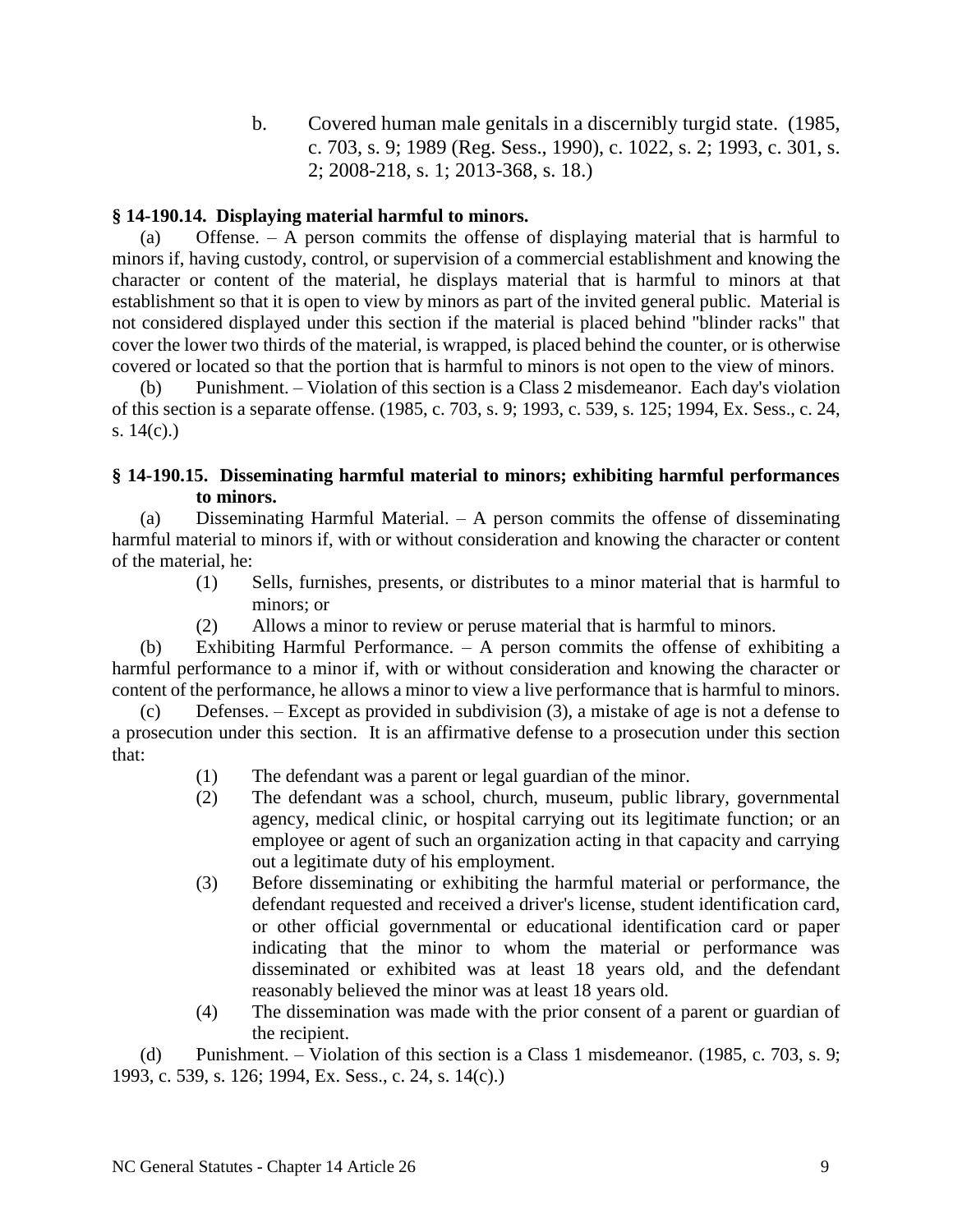## **§ 14-190.16. First degree sexual exploitation of a minor.**

(a) Offense. – A person commits the offense of first degree sexual exploitation of a minor if, knowing the character or content of the material or performance, he:

- (1) Uses, employs, induces, coerces, encourages, or facilitates a minor to engage in or assist others to engage in sexual activity for a live performance or for the purpose of producing material that contains a visual representation depicting this activity; or
- (2) Permits a minor under his custody or control to engage in sexual activity for a live performance or for the purpose of producing material that contains a visual representation depicting this activity; or
- (3) Transports or finances the transportation of a minor through or across this State with the intent that the minor engage in sexual activity for a live performance or for the purpose of producing material that contains a visual representation depicting this activity; or
- (4) Records, photographs, films, develops, or duplicates for sale or pecuniary gain material that contains a visual representation depicting a minor engaged in sexual activity.

(b) Inference. – In a prosecution under this section, the trier of fact may infer that a participant in sexual activity whom material through its title, text, visual representations, or otherwise represents or depicts as a minor is a minor.

(c) Mistake of Age. – Mistake of age is not a defense to a prosecution under this section.

(d) Punishment and Sentencing. – Violation of this section is a Class C felony. (1985, c. 703, s. 9; 1993, c. 539, s. 1196; 1994, Ex. Sess., c. 24, s. 14(c); 1995, c. 507, s. 19.5(o); 2008-117, s. 3; 2008-218, s. 2.)

## **§ 14-190.17. Second degree sexual exploitation of a minor.**

(a) Offense. – A person commits the offense of second degree sexual exploitation of a minor if, knowing the character or content of the material, he:

- (1) Records, photographs, films, develops, or duplicates material that contains a visual representation of a minor engaged in sexual activity; or
- (2) Distributes, transports, exhibits, receives, sells, purchases, exchanges, or solicits material that contains a visual representation of a minor engaged in sexual activity.

(b) Inference. – In a prosecution under this section, the trier of fact may infer that a participant in sexual activity whom material through its title, text, visual representations or otherwise represents or depicts as a minor is a minor.

(c) Mistake of Age. – Mistake of age is not a defense to a prosecution under this section.

(d) Punishment and Sentencing. – Violation of this section is a Class E felony. (1985, c. 703, s. 9; 1993, c. 539, s. 1197; 1994, Ex. Sess., c. 24, s. 14(c); 2008-117, s. 4; 2008-218, s. 3.)

## **§ 14-190.17A. Third degree sexual exploitation of a minor.**

(a) Offense. – A person commits the offense of third degree sexual exploitation of a minor if, knowing the character or content of the material, he possesses material that contains a visual representation of a minor engaging in sexual activity.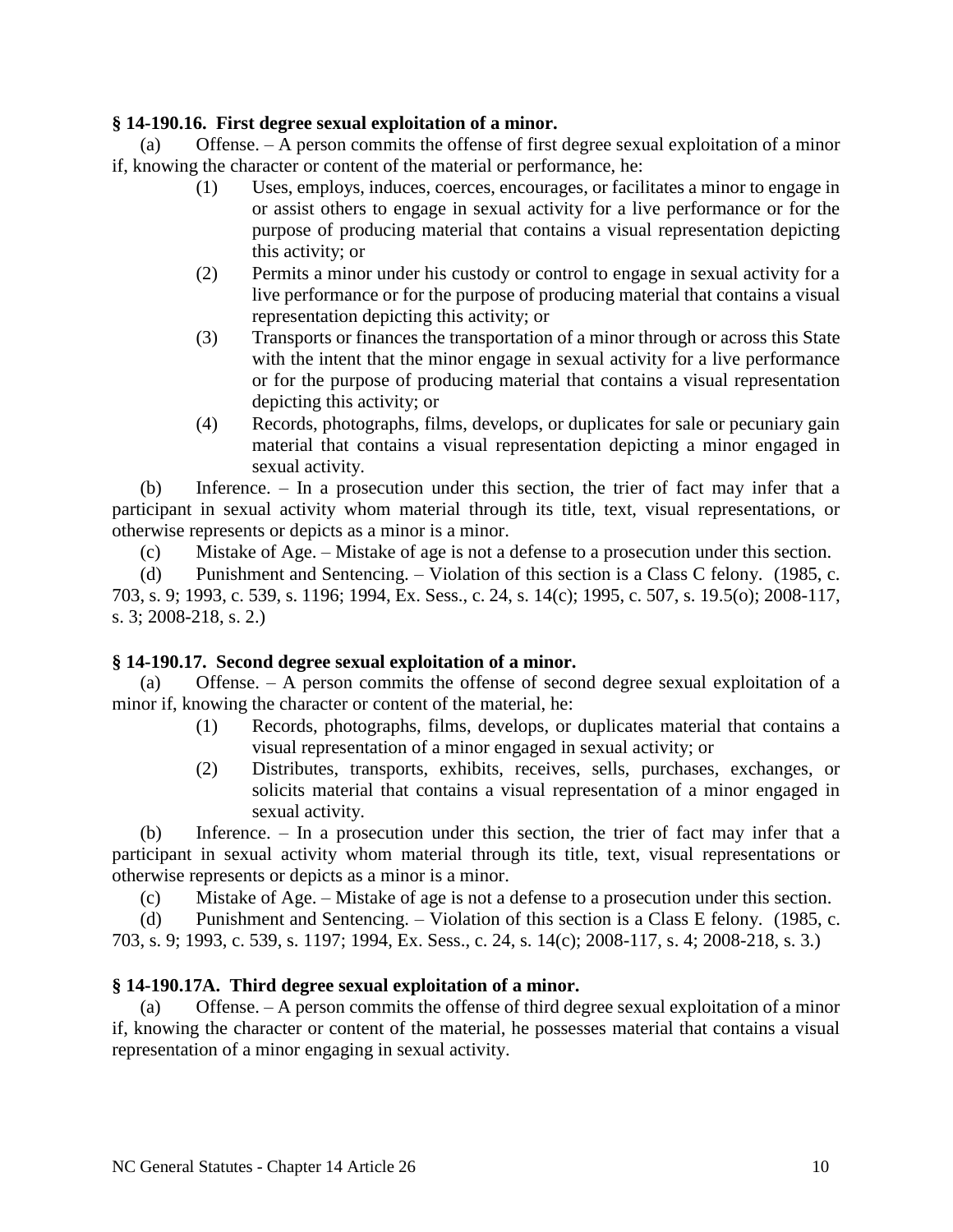(b) Inference. – In a prosecution under this section, the trier of fact may infer that a participant in sexual activity whom material through its title, text, visual representations or otherwise represents or depicts as a minor is a minor.

(c) Mistake of Age. – Mistake of age is not a defense to a prosecution under this section.

(d) Punishment and Sentencing. – Violation of this section is a Class H felony. (1989 (Reg. Sess., 1990), c. 1022, s. 1; 1993, c. 539, s. 1198; 1994, Ex. Sess., c. 24, s. 14(c); 2008-117, s. 5; 2008-218, s. 4.)

- **§ 14-190.18:** Repealed by Session Laws 2013-368, s. 4, effective October 1, 2013, and applicable to offenses committed on or after that date.
- **§ 14-190.19:** Repealed by Session Laws 2013-368, s. 4, effective October 1, 2013, and applicable to offenses committed on or after that date.

## **§ 14-190.20. Warrants for obscenity offenses.**

A search warrant or criminal process for a violation of G.S. 14-190.1 through 14-190.5 may be issued only upon the request of a prosecutor. (1985, c. 703, s. 9.1.)

**§ 14-191. Repealed by Session Laws 1971, c. 591, s. 4.**

**§§ 14-192 through 14-193. Repealed by Session Laws 1971, c. 405, s. 4.**

- **§ 14-194. Repealed by Session Laws 1971, c. 591, s. 4.**
- **§ 14-195: Repealed by Session Laws 1993 (Reg. Sess., 1994), c. 767, s. 30(11).**
- **§ 14-196. Using profane, indecent or threatening language to any person over telephone; annoying or harassing by repeated telephoning or making false statements over telephone.**
	- (a) It shall be unlawful for any person:
		- (1) To use in telephonic communications any words or language of a profane, vulgar, lewd, lascivious or indecent character, nature or connotation;
		- (2) To use in telephonic communications any words or language threatening to inflict bodily harm to any person or to that person's child, sibling, spouse, or dependent or physical injury to the property of any person, or for the purpose of extorting money or other things of value from any person;
		- (3) To telephone another repeatedly, whether or not conversation ensues, for the purpose of abusing, annoying, threatening, terrifying, harassing or embarrassing any person at the called number;
		- (4) To make a telephone call and fail to hang up or disengage the connection with the intent to disrupt the service of another;
		- (5) To telephone another and to knowingly make any false statement concerning death, injury, illness, disfigurement, indecent conduct or criminal conduct of the person telephoned or of any member of his family or household with the intent to abuse, annoy, threaten, terrify, harass, or embarrass;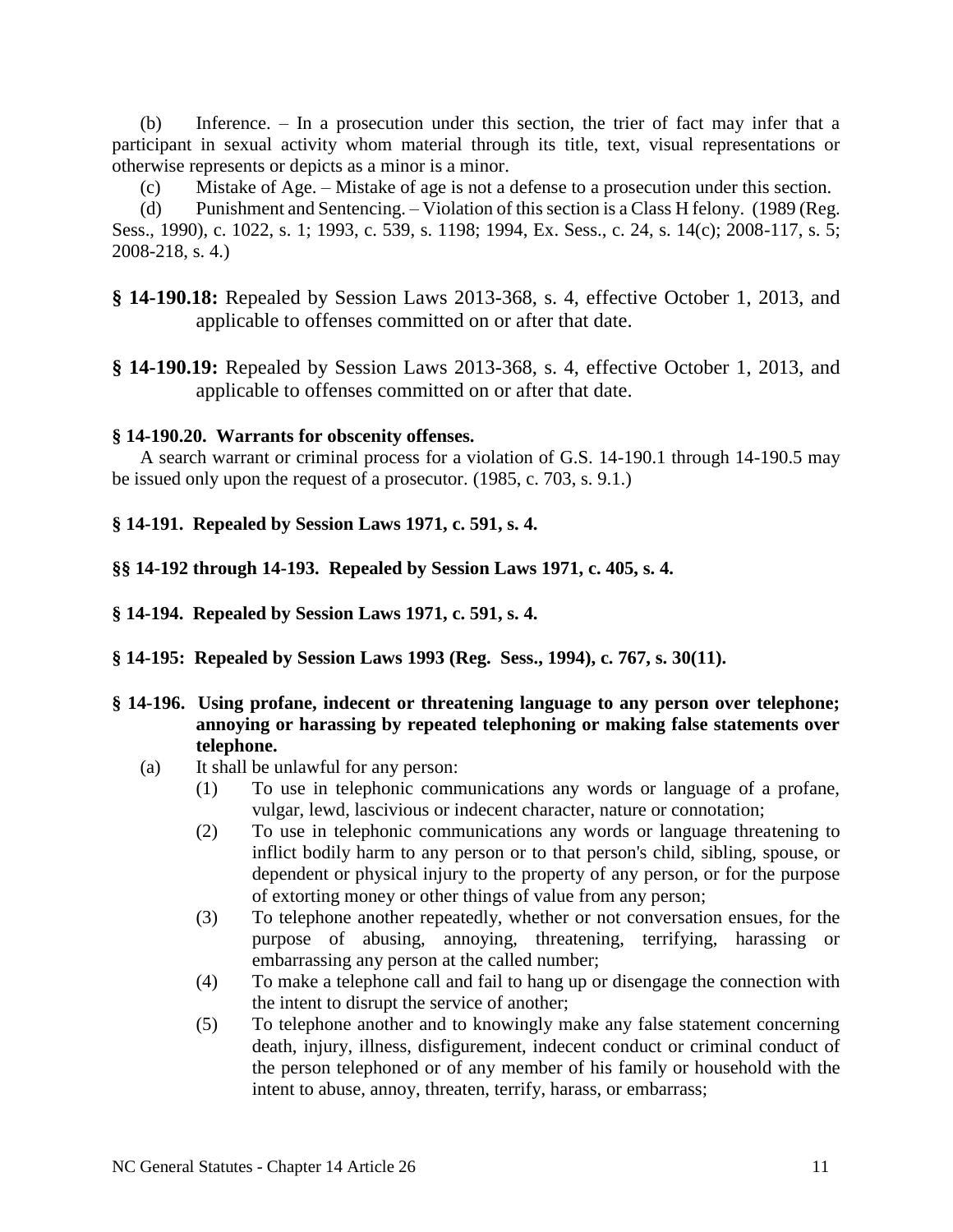(6) To knowingly permit any telephone under his control to be used for any purpose prohibited by this section.

(b) Any of the above offenses may be deemed to have been committed at either the place at which the telephone call or calls were made or at the place where the telephone call or calls were received. For purposes of this section, the term "telephonic communications" shall include communications made or received by way of a telephone answering machine or recorder, telefacsimile machine, or computer modem.

(c) Anyone violating the provisions of this section shall be guilty of a Class 2 misdemeanor. (1913, c. 35; 1915, c. 41; C.S., s. 4351; 1967, c. 833, s. 1; 1989, c. 305; 1993, c. 539, s. 128; 1994, Ex. Sess., c. 24, s. 14(c); 1999-262, s. 1; 2000-125, s. 2.)

# **§§ 14-196.1 through 14-196.2. Repealed by Session Laws 1967, c. 833, s. 3.**

# **§ 14-196.3. Cyberstalking.**

- (a) The following definitions apply in this section:
	- (1) Electronic communication. Any transfer of signs, signals, writing, images, sounds, data, or intelligence of any nature, transmitted in whole or in part by a wire, radio, computer, electromagnetic, photoelectric, or photo-optical system.
	- (2) Electronic mail. The transmission of information or communication by the use of the Internet, a computer, a facsimile machine, a pager, a cellular telephone, a video recorder, or other electronic means sent to a person identified by a unique address or address number and received by that person.
	- (3) Electronic tracking device. An electronic or mechanical device that permits a person to remotely determine or track the position and movement of another person.
	- (4) Fleet vehicle. Any of the following: (i) one or more motor vehicles owned by a single entity and operated by employees or agents of the entity for business or government purposes, (ii) motor vehicles held for lease or rental to the general public, or (iii) motor vehicles held for sale, or used as demonstrators, test vehicles, or loaner vehicles, by motor vehicle dealers.
- (b) It is unlawful for a person to:
	- (1) Use in electronic mail or electronic communication any words or language threatening to inflict bodily harm to any person or to that person's child, sibling, spouse, or dependent, or physical injury to the property of any person, or for the purpose of extorting money or other things of value from any person.
	- (2) Electronically mail or electronically communicate to another repeatedly, whether or not conversation ensues, for the purpose of abusing, annoying, threatening, terrifying, harassing, or embarrassing any person.
	- (3) Electronically mail or electronically communicate to another and to knowingly make any false statement concerning death, injury, illness,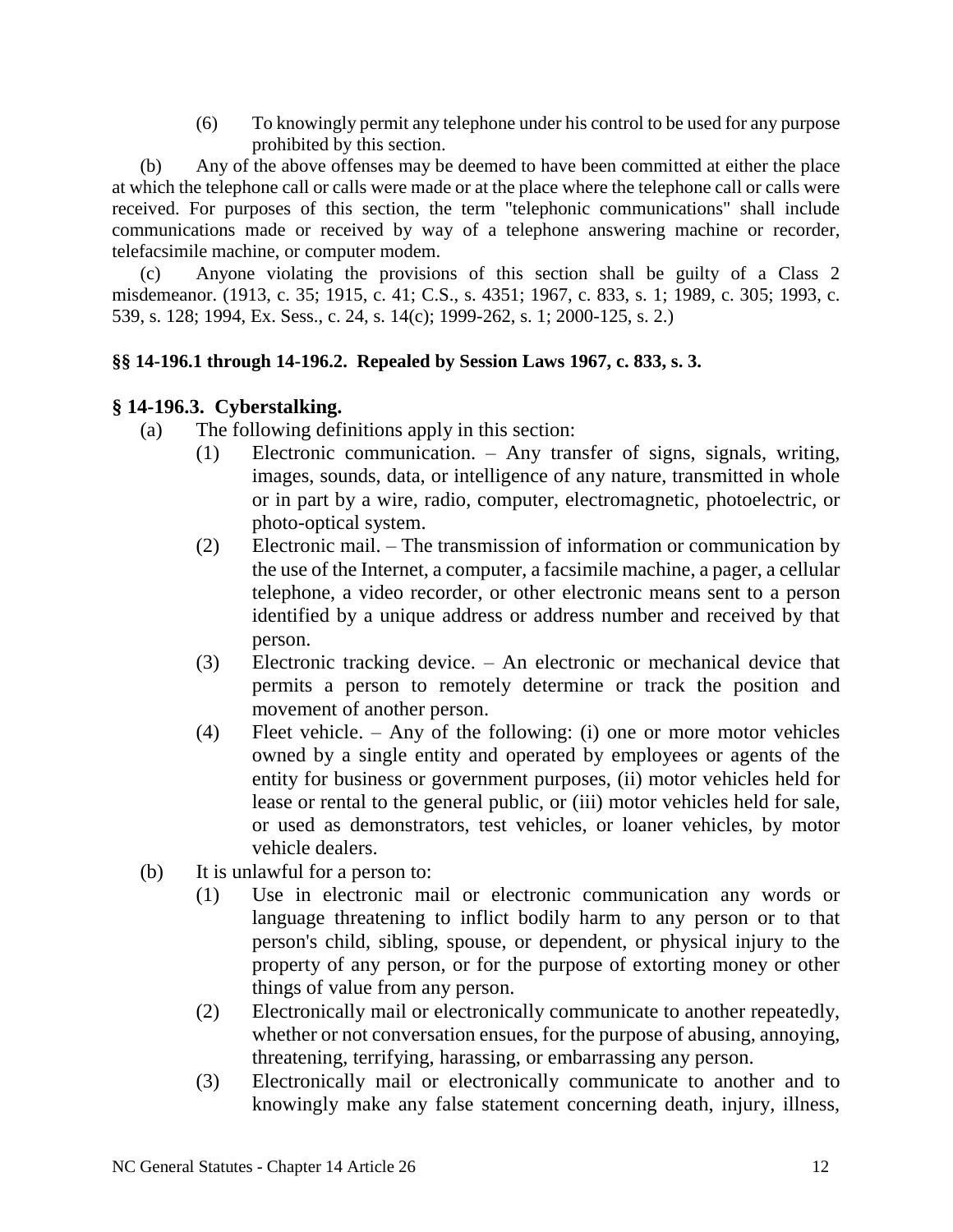disfigurement, indecent conduct, or criminal conduct of the person electronically mailed or of any member of the person's family or household with the intent to abuse, annoy, threaten, terrify, harass, or embarrass.

- (4) Knowingly permit an electronic communication device under the person's control to be used for any purpose prohibited by this section.
- (5) Knowingly install, place, or use an electronic tracking device without consent, or cause an electronic tracking device to be installed, placed, or used without consent, to track the location of any person. The provisions of this subdivision do not apply to the installation, placement, or use of an electronic tracking device by any of the following:
	- a. A law enforcement officer, judicial officer, probation or parole officer, or employee of the Division of Corrections, Department of Public Safety, when any such person is engaged in the lawful performance of official duties and in accordance with State or federal law.
	- b. The owner or lessee of any vehicle on which the owner or lessee installs, places, or uses an electronic tracking device, unless the owner or lessee is subject to (i) a domestic violence protective order under Chapter 50B of the General Statutes or (ii) any court order that orders the owner or lessee not to assault, threaten, harass, follow, or contact a driver or occupant of the vehicle.
	- c. A legal guardian for a disabled adult, as defined in G.S. 108A-101(d), or a legally authorized individual or organization designated to provide protective services to a disabled adult pursuant to G.S. 108A-105(c), when the electronic tracking device is installed, placed, or used to track the location of the disabled adult for which the person is a legal guardian or the individual or organization is designated to provide protective services.
	- d. The owner of fleet vehicles, when tracking such vehicles.
	- e. A creditor or other secured party under a retail installment agreement involving the sale of a motor vehicle or the lessor under a retail lease of a motor vehicle, and any assignee or successor in interest to that creditor, secured party, or lessor, when tracking a motor vehicle identified as security under the retail installment sales agreement or leased pursuant to a retail lease agreement, including the installation, placement, or use of an electronic tracking device to locate and remotely disable the motor vehicle, with the express written consent of the purchaser, borrower, or lessee of the motor vehicle.
	- f. The installation, placement, or use of an electronic tracking device authorized by an order of a State or federal court.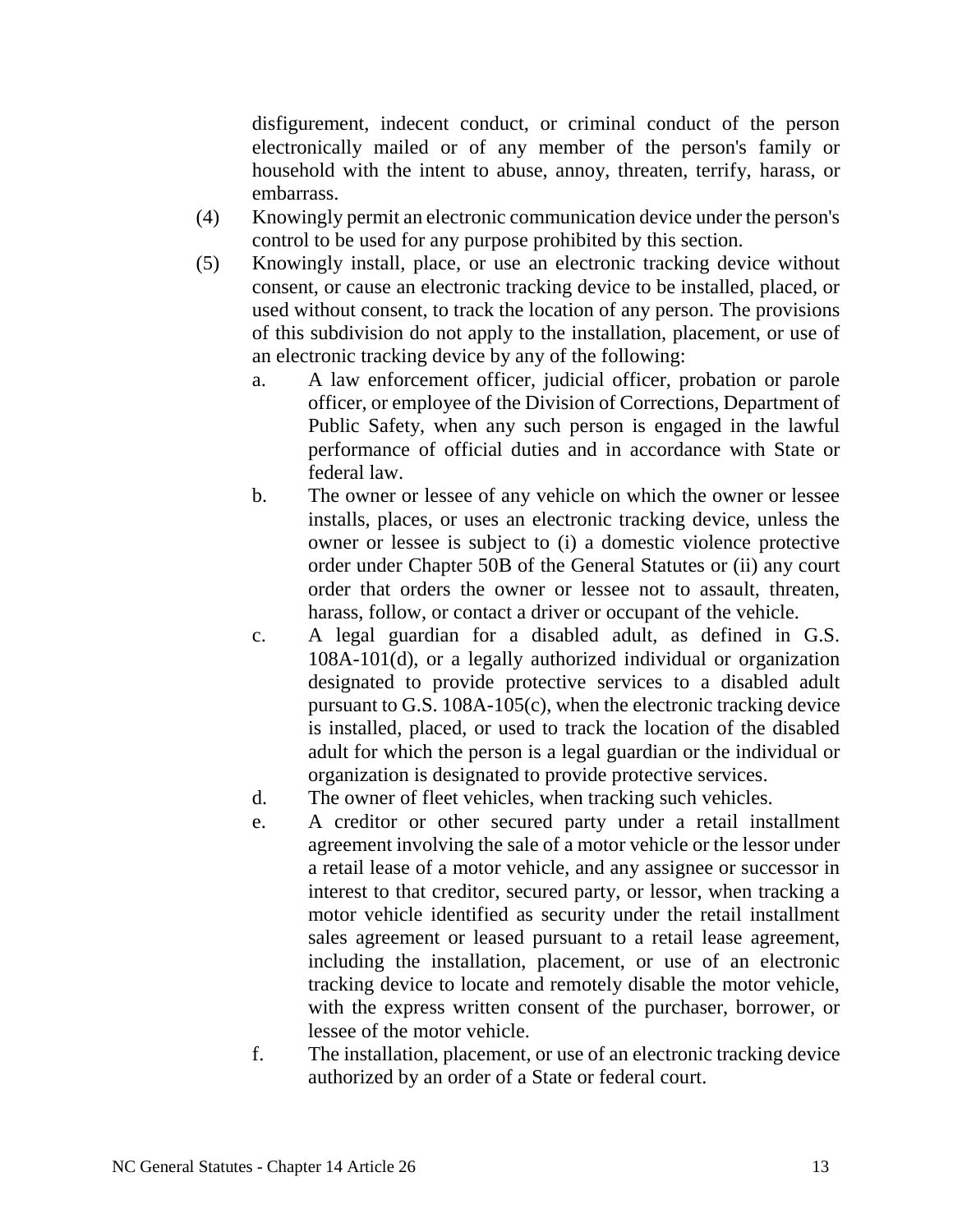- g. A motor vehicle manufacturer, its subsidiary, or its affiliate that installs or uses an electronic tracking device in conjunction with providing a vehicle subscription telematics service, provided that the customer subscribes or consents to that service.
- h. A parent or legal guardian of a minor when the electronic tracking device is installed, placed, or used to track the location of that minor unless the parent or legal guardian is subject to a domestic violence protective order under Chapter 50B of the General Statutes or any court order that orders the parent or legal guardian not to assault, threaten, harass, follow, or contact that minor or that minor's parent, legal guardian, custodian, or caretaker as defined in G.S. 7B-101.
- i. An employer, when providing a communication device to an employee or contractor for use in connection with his or her work for the employer.
- j. A business, if the tracking is incident to the provision of a product or service requested by the person, except as limited in sub-subdivision k. of this subdivision.
- k. A private detective or private investigator licensed under Chapter 74C of the General Statutes, provided that (i) the tracking is pursuant to authority under G.S. 74C-3(a)(8), (ii) the tracking is not otherwise contrary to law, and (iii) the person being tracked is not under the protection of a domestic violence protective order under Chapter 50B of the General Statutes or any other court order that protects against assault, threat, harassment, following, or contact.

(c) Any offense under this section committed by the use of electronic mail or electronic communication may be deemed to have been committed where the electronic mail or electronic communication was originally sent, originally received in this State, or first viewed by any person in this State.

(d) Any person violating the provisions of this section shall be guilty of a Class 2 misdemeanor.

(e) This section does not apply to any peaceable, nonviolent, or nonthreatening activity intended to express political views or to provide lawful information to others. This section shall not be construed to impair any constitutionally protected activity, including speech, protest, or assembly. (2000-125, s. 1; 2000-140, s. 91; 2015-282, s. 1.)

**§ 14-197:** Repealed by Session Laws 2015-286, s. 1.1(1), effective October 22, 2015.

# **§ 14-198. Repealed by Session Laws 1975, c. 402.**

# **§ 14-199. Obstructing way to places of public worship.**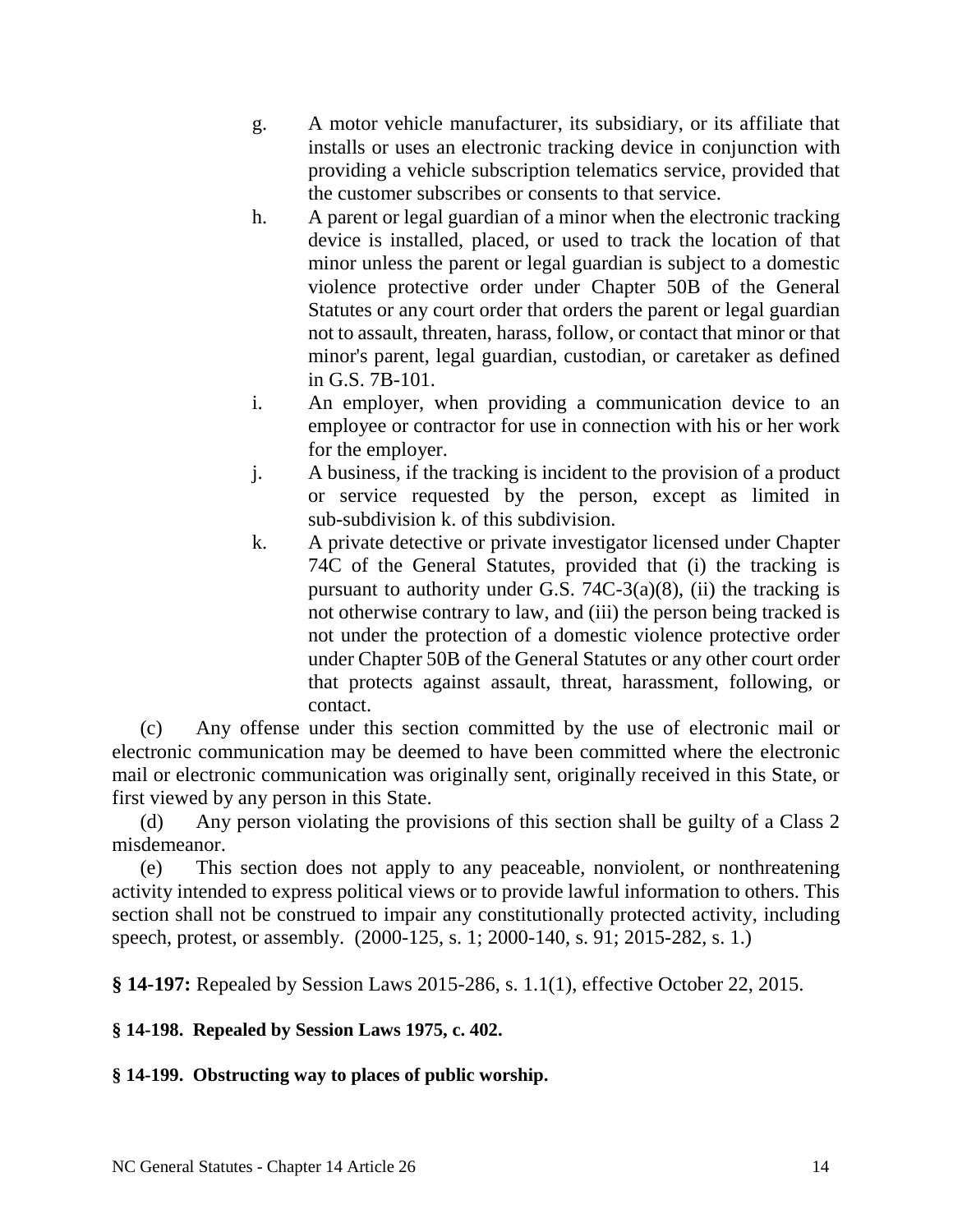If any person shall maliciously stop up or obstruct the way leading to any place of public worship, or to any spring or well commonly used by the congregation, he shall be guilty of a Class 2 misdemeanor. (1785, c. 241, P.R.; R.C., c. 97, s. 5; Code, s. 3669; Rev., s. 3776; C.S., s. 4354; 1945, c. 635; 1969, c. 1224, s. 1; 1993, c. 539, s. 130; 1994, Ex. Sess., c. 24, s. 14(c).)

# **§§ 14-200 through 14-201: Repealed by Session Laws 1994, Ex. Sess., c. 14, s. 72(9), (10).**

# **§ 14-202. Secretly peeping into room occupied by another person.**

(a) Any person who shall peep secretly into any room occupied by another person shall be guilty of a Class 1 misdemeanor.

(a1) Unless covered by another provision of law providing greater punishment, any person who secretly or surreptitiously peeps underneath or through the clothing being worn by another person, through the use of a mirror or other device, for the purpose of viewing the body of, or the undergarments worn by, that other person without their consent shall be guilty of a Class 1 misdemeanor.

(b) For purposes of this section:

- (1) The term "photographic image" means any photograph or photographic reproduction, still or moving, or any videotape, motion picture, or live television transmission, or any digital image of any individual.
- (2) The term "room" shall include, but is not limited to, a bedroom, a rest room, a bathroom, a shower, and a dressing room.

(c) Unless covered by another provision of law providing greater punishment, any person who, while in possession of any device which may be used to create a photographic image, shall secretly peep into any room shall be guilty of a Class A1 misdemeanor.

(d) Unless covered by another provision of law providing greater punishment, any person who, while secretly peeping into any room, uses any device to create a photographic image of another person in that room for the purpose of arousing or gratifying the sexual desire of any person shall be guilty of a Class I felony.

(e) Any person who secretly or surreptitiously uses any device to create a photographic image of another person underneath or through the clothing being worn by that other person for the purpose of viewing the body of, or the undergarments worn by, that other person without their consent shall be guilty of a Class I felony.

(f) Any person who, for the purpose of arousing or gratifying the sexual desire of any person, secretly or surreptitiously uses or installs in a room any device that can be used to create a photographic image with the intent to capture the image of another without their consent shall be guilty of a Class I felony.

(g) Any person who knowingly possesses a photographic image that the person knows, or has reason to believe, was obtained in violation of this section shall be guilty of a Class I felony.

(h) Any person who disseminates or allows to be disseminated images that the person knows, or should have known, were obtained as a result of the violation of this section shall be guilty of a Class H felony if the dissemination is without the consent of the person in the photographic image.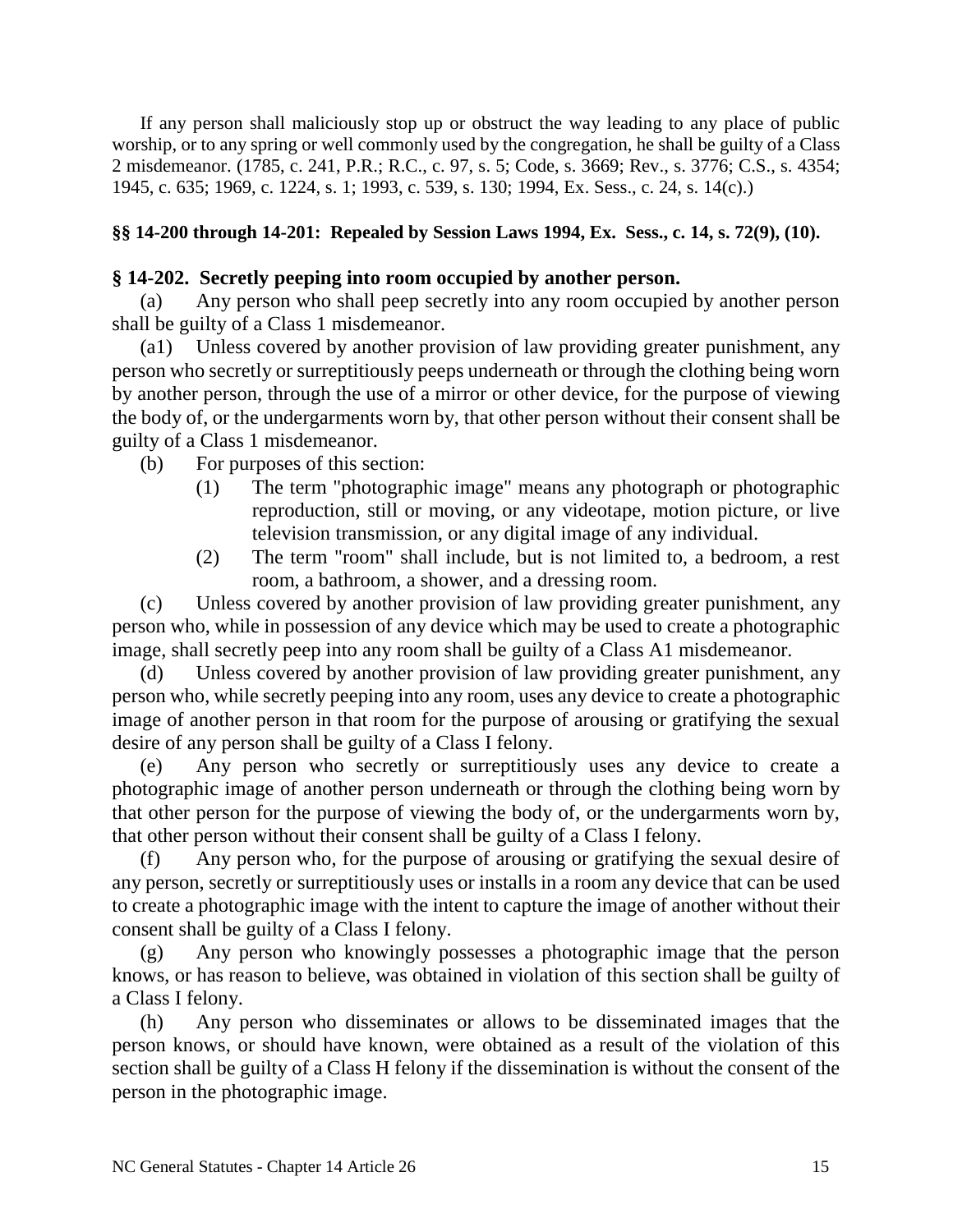(i) A second or subsequent felony conviction under this section shall be punished as though convicted of an offense one class higher. A second or subsequent conviction for a Class 1 misdemeanor shall be punished as a Class A1 misdemeanor. A second or subsequent conviction for a Class A1 misdemeanor shall be punished as a Class I felony.

(j) If the defendant is placed on probation as a result of violation of this section:

- (1) For a first conviction under this section, the judge may impose a requirement that the defendant obtain a psychological evaluation and comply with any treatment recommended as a result of that evaluation.
- (2) For a second or subsequent conviction under this section, the judge shall impose a requirement that the defendant obtain a psychological evaluation and comply with any treatment recommended as a result of that evaluation.

(k) Any person whose image is captured or disseminated in violation of this section has a civil cause of action against any person who captured or disseminated the image or procured any other person to capture or disseminate the image and is entitled to recover from those persons actual damages, punitive damages, reasonable attorneys' fees and other litigation costs reasonably incurred.

(*l*) When a person violates subsection (d), (e), (f), (g), or (h) of this section, or is convicted of a second or subsequent violation of subsection (a), (a1), or (c) of this section, the sentencing court shall consider whether the person is a danger to the community and whether requiring the person to register as a sex offender pursuant to Article 27A of this Chapter would further the purposes of that Article as stated in G.S. 14-208.5. If the sentencing court rules that the person is a danger to the community and that the person shall register, then an order shall be entered requiring the person to register.

 $(m)$  The provisions of subsections (a), (a1), (c), (e), (g), (h), and (k) of this section do not apply to:

- (1) Law enforcement officers while discharging or attempting to discharge their official duties; or
- (2) Personnel of the Division of Adult Correction and Juvenile Justice of the Department of Public Safety or of a local confinement facility for security purposes or during investigation of alleged misconduct by a person in the custody of the Division or the local confinement facility.

(n) This section does not affect the legal activities of those who are licensed pursuant to Chapter 74C, Private Protective Services, or Chapter 74D, Alarm Systems, of the General Statutes, who are legally engaged in the discharge of their official duties within their respective professions, and who are not engaging in activities for an improper purpose as described in this section. (1923, c. 78; C.S., s. 4356(a); 1957, c. 338; 1993, c. 539, s. 131; 1994, Ex. Sess., c. 24, s. 14(c); 2003-303, s. 1; 2004-109, s. 7; 2011-145, s. 19.1(h); 2012-83, s. 1; 2017-186, s. 2(p).)

# **§ 14-202.1. Taking indecent liberties with children.**

(a) A person is guilty of taking indecent liberties with children if, being 16 years of age or more and at least five years older than the child in question, he either: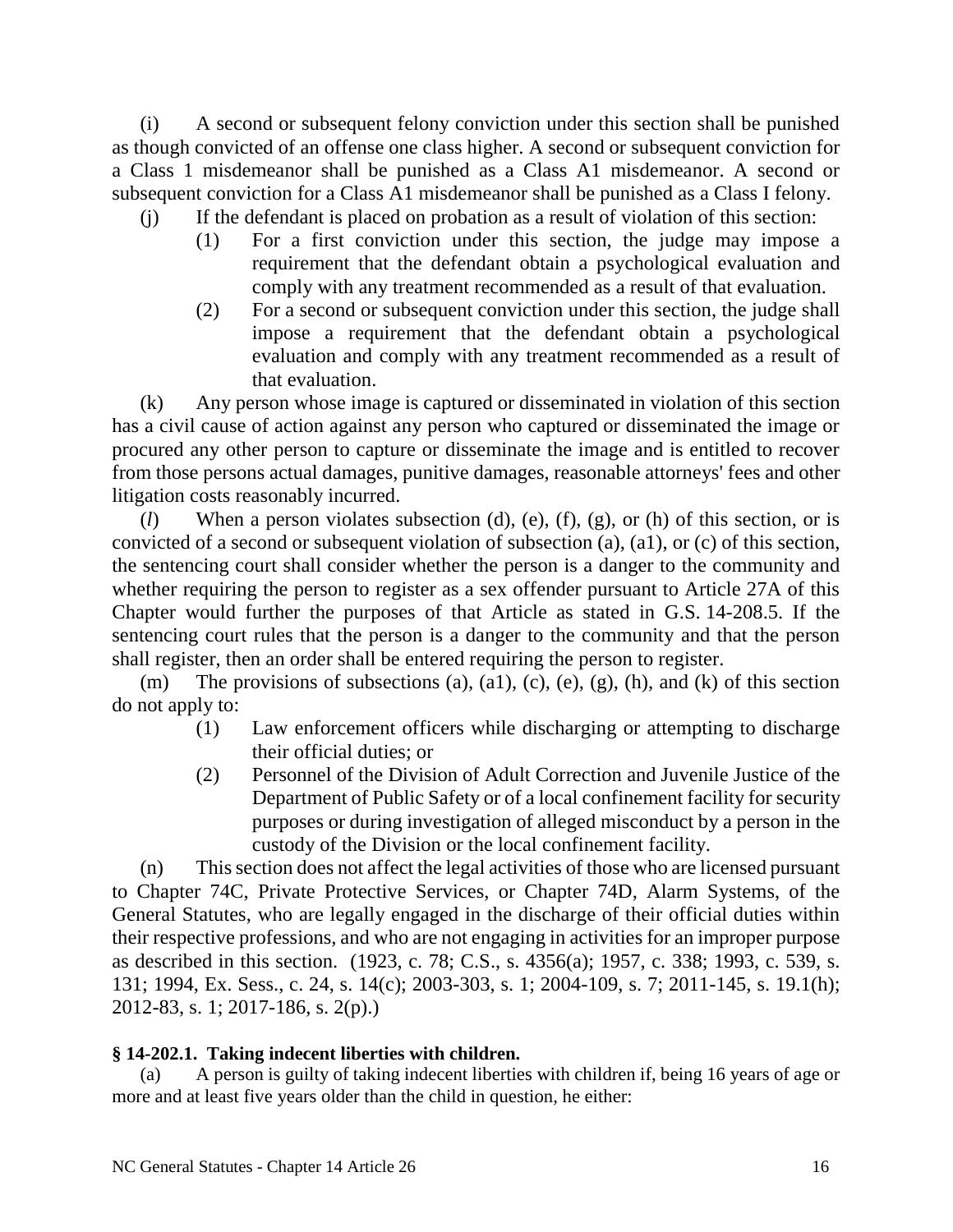- (1) Willfully takes or attempts to take any immoral, improper, or indecent liberties with any child of either sex under the age of 16 years for the purpose of arousing or gratifying sexual desire; or
- (2) Willfully commits or attempts to commit any lewd or lascivious act upon or with the body or any part or member of the body of any child of either sex under the age of 16 years.

(b) Taking indecent liberties with children is punishable as a Class F felony. (1955, c. 764; 1975, c. 779; 1979, c. 760, s. 5; 1979, 2nd Sess., c. 1316, s. 47; 1981, c. 63, s. 1, c. 179, s. 14; 1993, c. 539, s. 1201; 1994, Ex. Sess., c. 24, s. 14(c).)

# **§ 14-202.2. Indecent liberties between children.**

(a) A person who is under the age of 16 years is guilty of taking indecent liberties with children if the person either:

- (1) Willfully takes or attempts to take any immoral, improper, or indecent liberties with any child of either sex who is at least three years younger than the defendant for the purpose of arousing or gratifying sexual desire; or
- (2) Willfully commits or attempts to commit any lewd or lascivious act upon or with the body or any part or member of the body of any child of either sex who is at least three years younger than the defendant for the purpose of arousing or gratifying sexual desire.

(b) A violation of this section is punishable as a Class 1 misdemeanor. (1995, c. 494, s. 1; 1995 (Reg. Sess., 1996), c. 742, s. 12.)

## **§ 14-202.3. Solicitation of child by computer or certain other electronic devices to commit an unlawful sex act.**

(a) Offense. – A person is guilty of solicitation of a child by a computer if the person is 16 years of age or older and the person knowingly, with the intent to commit an unlawful sex act, entices, advises, coerces, orders, or commands, by means of a computer or any other device capable of electronic data storage or transmission, a child who is less than 16 years of age and at least five years younger than the defendant, or a person the defendant believes to be a child who is less than 16 years of age and who the defendant believes to be at least five years younger than the defendant, to meet with the defendant or any other person for the purpose of committing an unlawful sex act. Consent is not a defense to a charge under this section.

(b) Jurisdiction. – The offense is committed in the State for purposes of determining jurisdiction, if the transmission that constitutes the offense either originates in the State or is received in the State.

- $(c)$  Punishment. A violation of this section is punishable as follows:
	- (1) A violation is a Class H felony except as provided by subdivision (2) of this subsection.
	- (2) If either the defendant, or any other person for whom the defendant was arranging the meeting in violation of this section, actually appears at the meeting location, then the violation is a Class G felony. (1995 (Reg. Sess., 1996), c. 632, s. 1; 2005-121, s. 1; 2008-218, s. 5; 2009-336, s. 1.)

# **§ 14-202.4. Taking indecent liberties with a student.**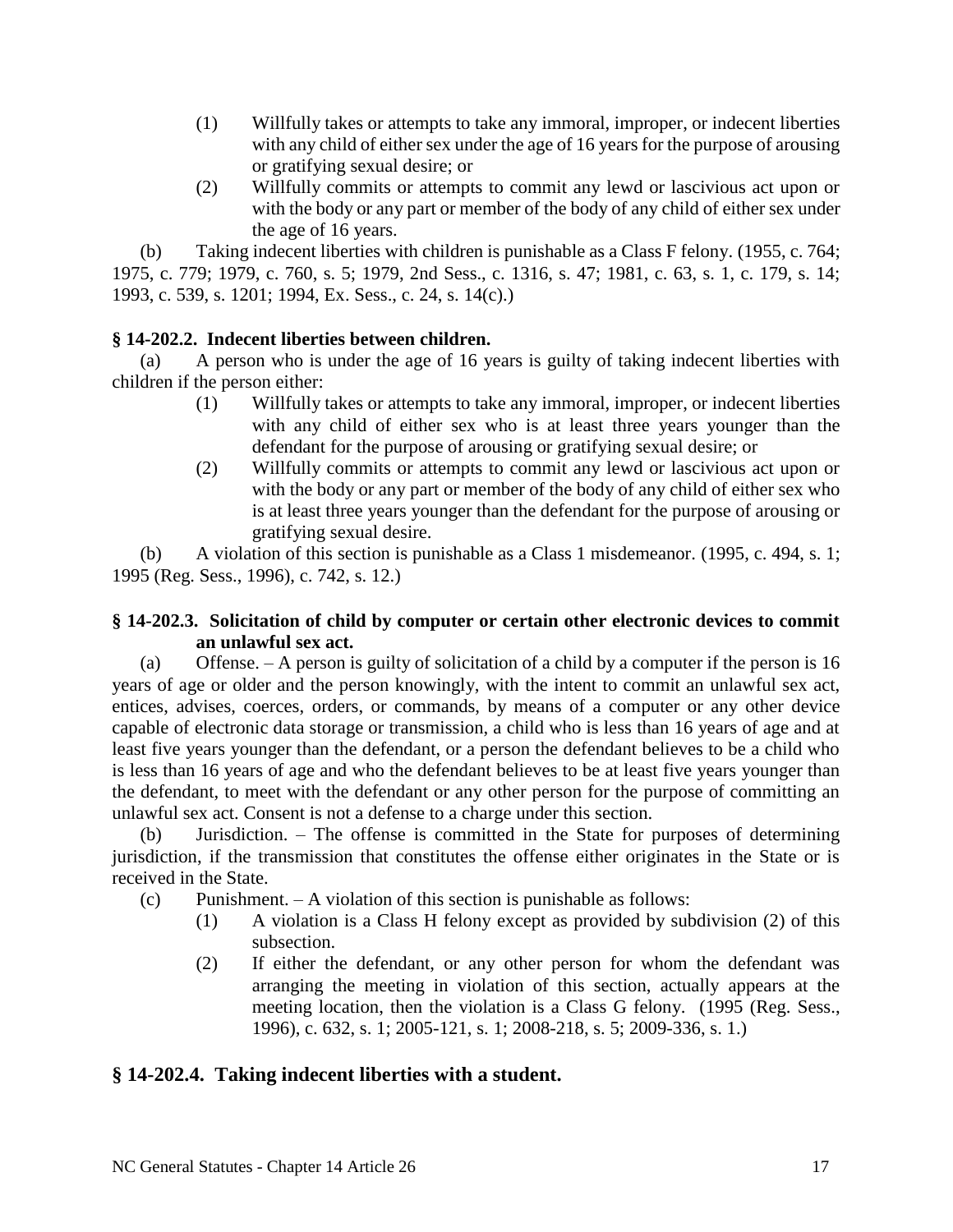(a) If a defendant, who is a teacher, school administrator, student teacher, school safety officer, or coach, at any age, or who is other school personnel and is at least four years older than the victim, takes indecent liberties with a victim who is a student, at any time during or after the time the defendant and victim were present together in the same school but before the victim ceases to be a student, the defendant is guilty of a Class I felony, unless the conduct is covered under some other provision of law providing for greater punishment. A person is not guilty of taking indecent liberties with a student if the person is lawfully married to the student.

(b) If a defendant, who is school personnel, other than a teacher, school administrator, student teacher, school safety officer, or coach, and who is less than four years older than the victim, takes indecent liberties with a student as provided in subsection (a) of this section, the defendant is guilty of a Class I felony.

- (c) Consent is not a defense to a charge under this section.
- (d) For purposes of this section, the following definitions apply:
	- (1) "Indecent liberties" means:
		- a. Willfully taking or attempting to take any immoral, improper, or indecent liberties with a student for the purpose of arousing or gratifying sexual desire; or
		- b. Willfully committing or attempting to commit any lewd or lascivious act upon or with the body or any part or member of the body of a student.

For purposes of this section, the term indecent liberties does not include vaginal intercourse or a sexual act as defined by G.S. 14-27.20.

- (1a) "Same school" means a school at which (i) the student is enrolled or is present for a school-sponsored or school-related activity and (ii) the school personnel is employed, volunteers, or is present for a school-sponsored or school-related activity.
- (2) "School" means any public school, charter school, or nonpublic school under Parts 1 and 2 of Article 39 of Chapter 115C of the General Statutes.
- (3) "School personnel" means any person included in the definition contained in G.S. 115C-332(a)(2), including those employed by a nonpublic, charter, or regional school, and any person who volunteers at a school or a school-sponsored activity.
- (3a) "School safety officer" means any other person who is regularly present in a school for the purpose of promoting and maintaining safe and orderly schools and includes a school resource officer.
- (4) "Student" means a person enrolled in kindergarten, or in grade one through grade 12 in any school. (1999-300, s. 1; 2003-98, s. 2; 2004-203, s. 19(a); 2015-44, s. 3; 2015-181, s. 16.)

# **§ 14-202.5. Ban online conduct by high-risk sex offenders that endangers children.**

(a) Offense. – It is unlawful for a high-risk sex offender to do any of the following online: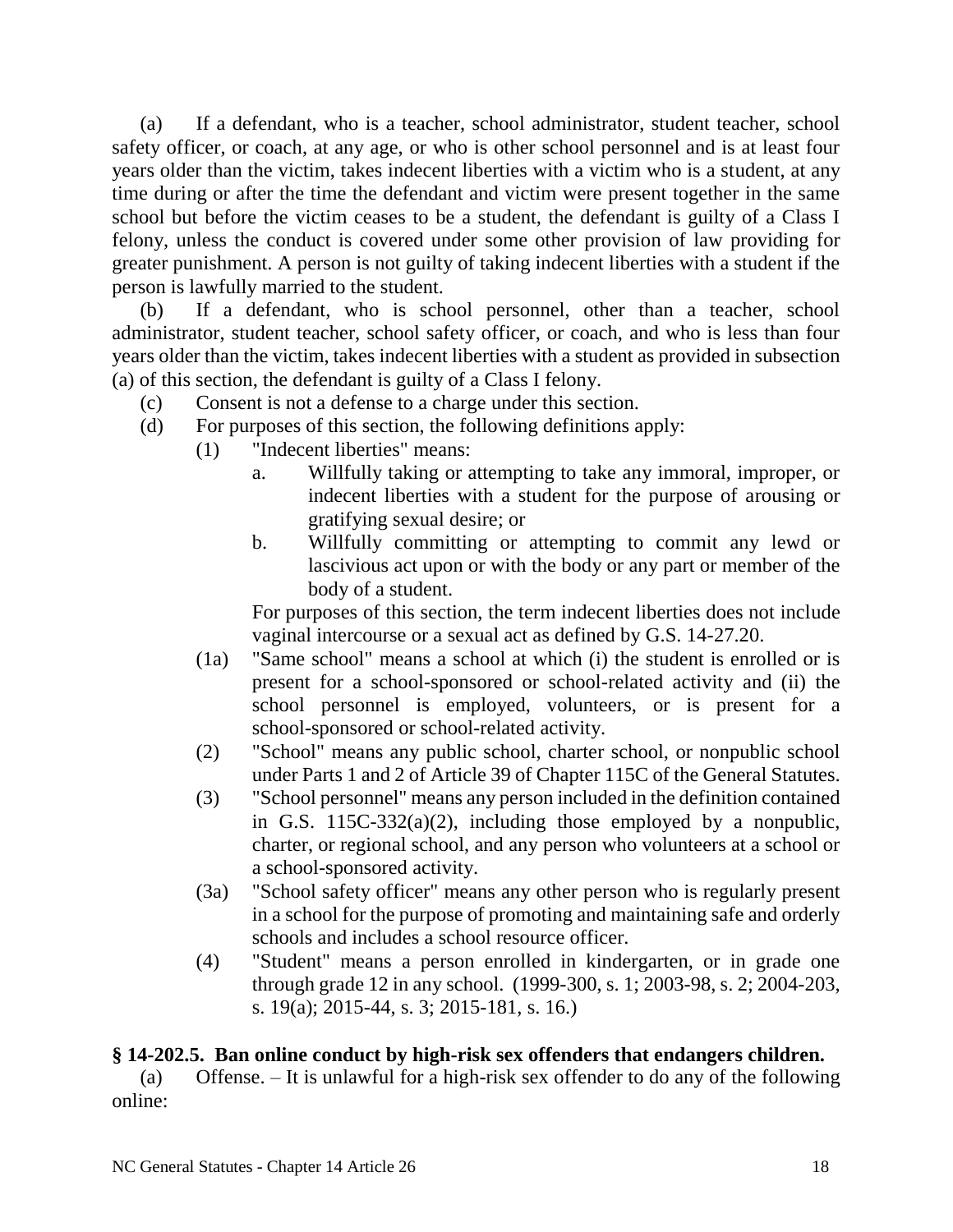- (1) To communicate with a person that the offender believes is under 16 years of age.
- (2) To contact a person that the offender believes is under 16 years of age.
- (3) To pose falsely as a person under 16 years of age with the intent to commit an unlawful sex act with a person the offender believes is under 16 years of age.
- (4) To use a Web site to gather information about a person that the offender believes is under 16 years of age.
- (5) To use a commercial social networking Web site in violation of a policy, posted in a manner reasonably likely to come to the attention of users, prohibiting convicted sex offenders from using the site.

(b) Definition of Commercial Social Networking Web Site. – For the purposes of this section, a "commercial social networking Web site" includes any Web site, application, portal, or other means of accessing the Internet that meets all of the following requirements:

- (1) Is operated by a person who derives revenue from membership fees, advertising, or other sources related to the operation of the Web site.
- (2) Repealed by Session Laws 2019-245, s. 3(a), effective December 1, 2019, and applicable to offenses committed on or after that date.
- (3) Allows users to create personal Web pages or profiles that contain the user's name or nickname, photographs of the user, and other personal information.
- (4) Provides users or visitors a mechanism to communicate with others, such as a message board, chat room, or instant messenger.

(c) Exclusions from Commercial Social Networking Web Site Definition. – A commercial social networking Web site does not include a Web site that meets either of the following requirements:

- (1) Repealed by Session Laws 2019-245, s. 3(a), effective December 1, 2019, and applicable to offenses committed on or after that date.
- (2) Has as its primary purpose the facilitation of commercial transactions, the dissemination of news, the discussion of political or social issues, or professional networking.
- (3) Is a Web site owned or operated by a local, State, or federal governmental entity.

(c1) Definition of High-Risk Sex Offender. – For purposes of this section, the term "high-risk sex offender" means any person registered in accordance with Article 27A of Chapter 14 of the General Statutes that meets any of the following requirements:

- (1) Was convicted of an aggravated offense, as that term is defined in G.S. 14-208.6, against a person under 18 years of age.
- (2) Is a recidivist, as that term is defined in G.S. 14-208.6, and one offense is against a person under 18 years of age.
- (3) Was convicted of an offense against a minor, as that term is defined in G.S. 14-208.6.